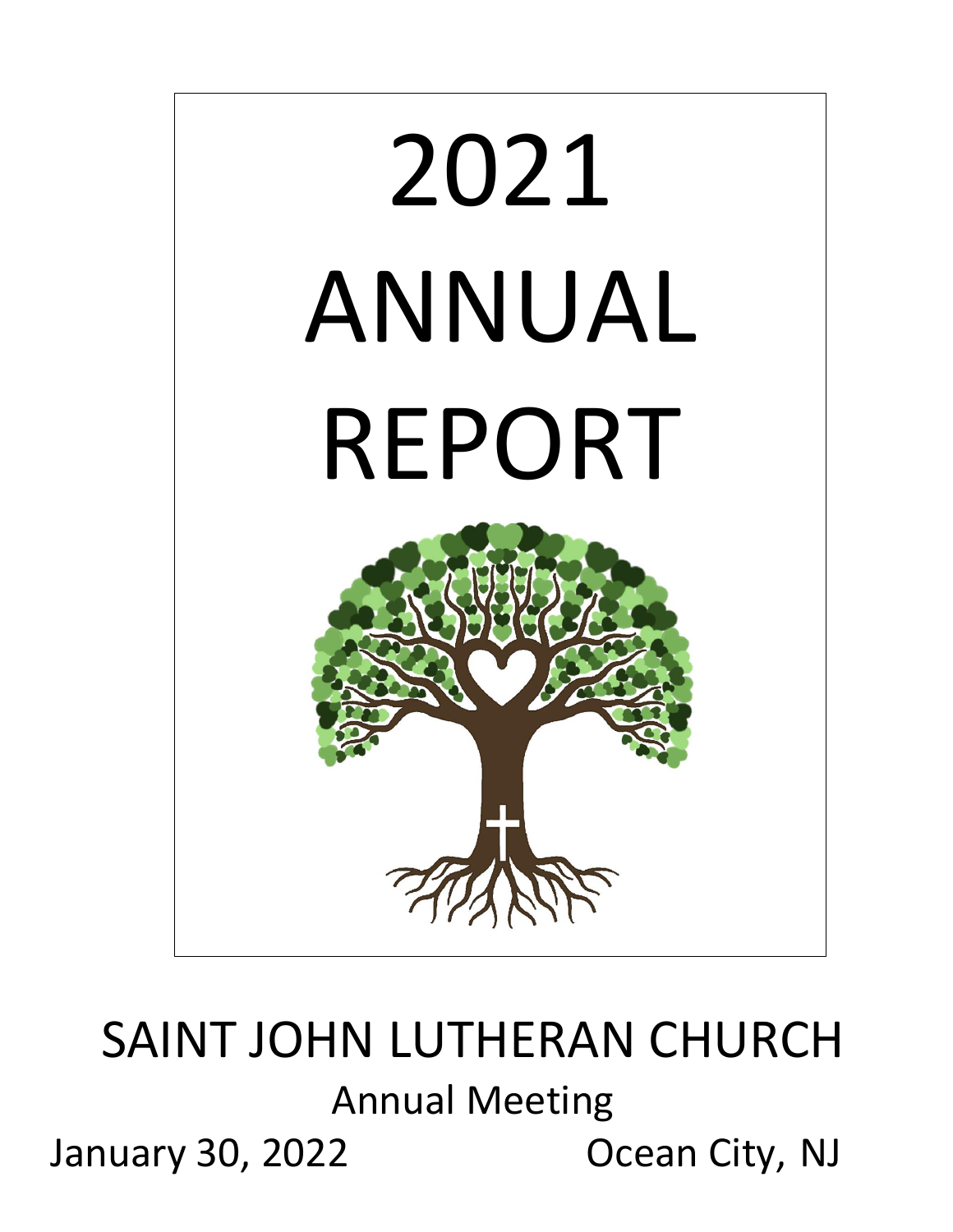### TABLE OF CONTENTS

| Annual Meeting Schedule of Events and Agenda-                                    | Page 3    |
|----------------------------------------------------------------------------------|-----------|
| List of Officers, Staff, Chairpersons, and Leaders-                              | Page 4    |
| Report of the Nominating Committee-                                              | - Page 5  |
| Minutes of the 2021 Annual Congregational Meeting & Special Meeting-             |           |
| Report of the Reverent Kevin Hilgendorf--                                        | -Page 9   |
| Report of the President of Congregational Council------------------------------- | Page 10   |
| Report of the New Jersey Synod Assembly--                                        | - Page 11 |

#### STANDING COMMITTEE REPORTS

|                            | -- Page 12 |
|----------------------------|------------|
|                            |            |
| Evangelism & Stewardship-- | -- Page 14 |
| Finance-                   |            |
|                            | -- Page 17 |
|                            | -- Page 18 |
| <b>Worship and Music--</b> | -- Page 19 |

### ORGANIZATIONS AND OTHER REPORTS

| Women of the Evangelical Lutheran Church in America------------------------------ | -- Page 20 |
|-----------------------------------------------------------------------------------|------------|
|                                                                                   | - Page 21  |
|                                                                                   | - Page 22  |
|                                                                                   | -- Page 23 |
|                                                                                   | $-Page$ 23 |
| Designated Fund Descriptions--                                                    | -- Page 24 |

### FINANCIAL REPORTS

|                                                                 | ---- Page 25 |
|-----------------------------------------------------------------|--------------|
| 2021 Earmarked Funds Transactions--                             | - Page 26    |
|                                                                 | -- Page 27   |
| 2021 Actual and Budget Expenditures and 2022 Proposed Budget--- | Page 28 & 29 |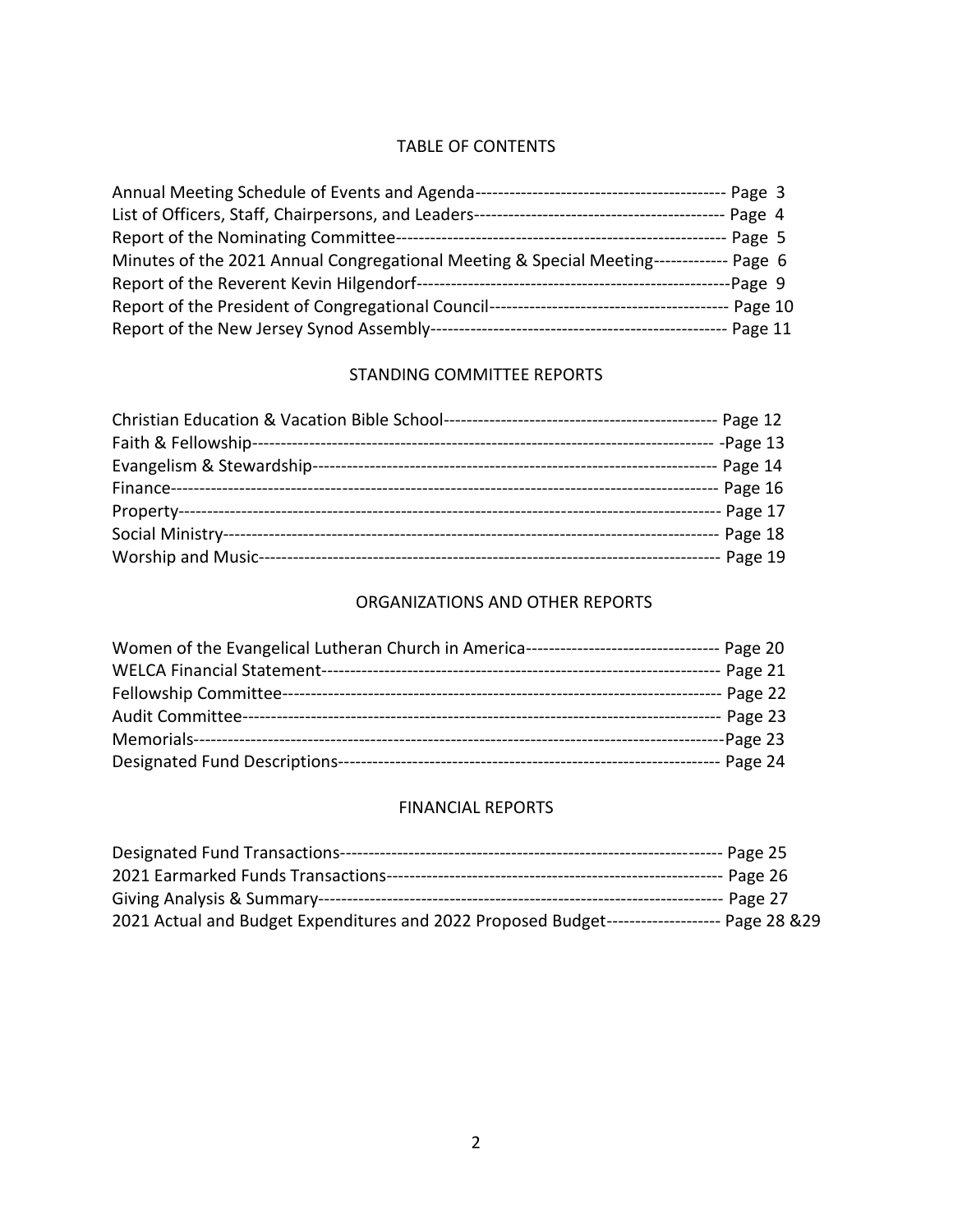#### ST. JOHN LUTHERAN CHURCH 1001 CENTRAL AVENUE, OCEAN CITY, NEW JERSEY 08226 ANNUAL CONGREGATION MEETING- VIA ZOOM Sunday, Jan. 30, 2022 at 2 pm

#### AGENDA

- 1. Meeting called to order by Karl Yunghans, Council Vice President
- 2. Opening Prayer
- 3. Report of the Teller (quorum present)
- 4. Adoption of the Agenda
- 5. Remarks by Congregation Council VP, Karl Yunghans
- 6. Report of the Nominating Committee
- 7. Balloting
- 8. Approval of Minutes- January 31, 2021
- 9. Report of the Reverend Kevin Hilgendorf
- 10. Report of the Minister of Music-no report
- 11. Report of the President of Congregation Council
- 12. Report of the New Jersey Synod Assembly
- 13. Report of the Standing Committees:

Christian Education & VBS Faith & Fellowship Evangelism & Stewardship Finance Rejoicing Spirits-no report Property Social Ministry Worship and Altar Guild

14. Report of Organizations and Other Reports:

Women of the Evangelical Lutheran Church in America and Finance Statement Men's Prayer Breakfast-no report Fellowship Committee Stitches and Scripture-no report St. John Book Club-no report Lutheran Youth Organization-no report Audit Committee Memorial Committee Designated Fund Descriptions

- 15. Report of the Treasurer
- 16. Report of the Election
- 17. Old Business
- 18. New Business
- 19. 2022 Proposed Spending Plan
- 20. Acknowledgements
- 21. Closing Devotions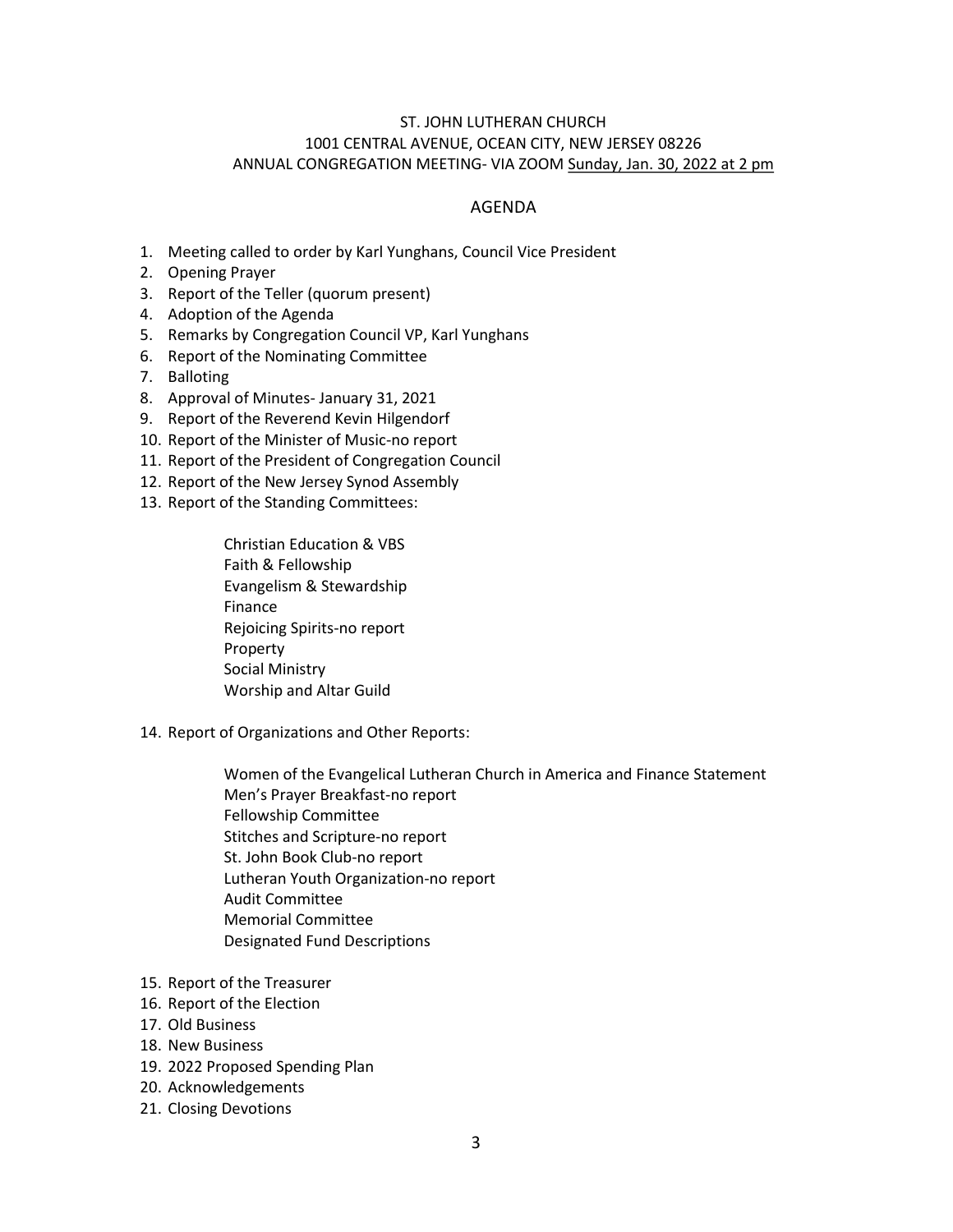### 2021 CONGREGATIONAL COUNCIL AND OFFICERS OF THE CONGREGATION

| ---Karl Yunghans |
|------------------|
|                  |
| -- Janice Mruz   |

### **Church Council Members**

| Mike Kern      | Lee Funk            | <b>Judy Bailey</b> |
|----------------|---------------------|--------------------|
| Karl Yunghans. | Janice Mruz         | Alissa Lee         |
| Glen Stewart   | <b>Susy Wilkins</b> | Deb Beuttler       |

### CHURCH STAFF

### STANDING COMMITTEE LIAISONS AND OTHER LEADERS

| Synod Assembly Lay Voting Members--------------------------------Pastor, Mike Kern |  |
|------------------------------------------------------------------------------------|--|
|                                                                                    |  |

### OFFICERS OF THE WOMEN OF THE ELCA (WELCA)

| -- Susy Wilkins |
|-----------------|
|                 |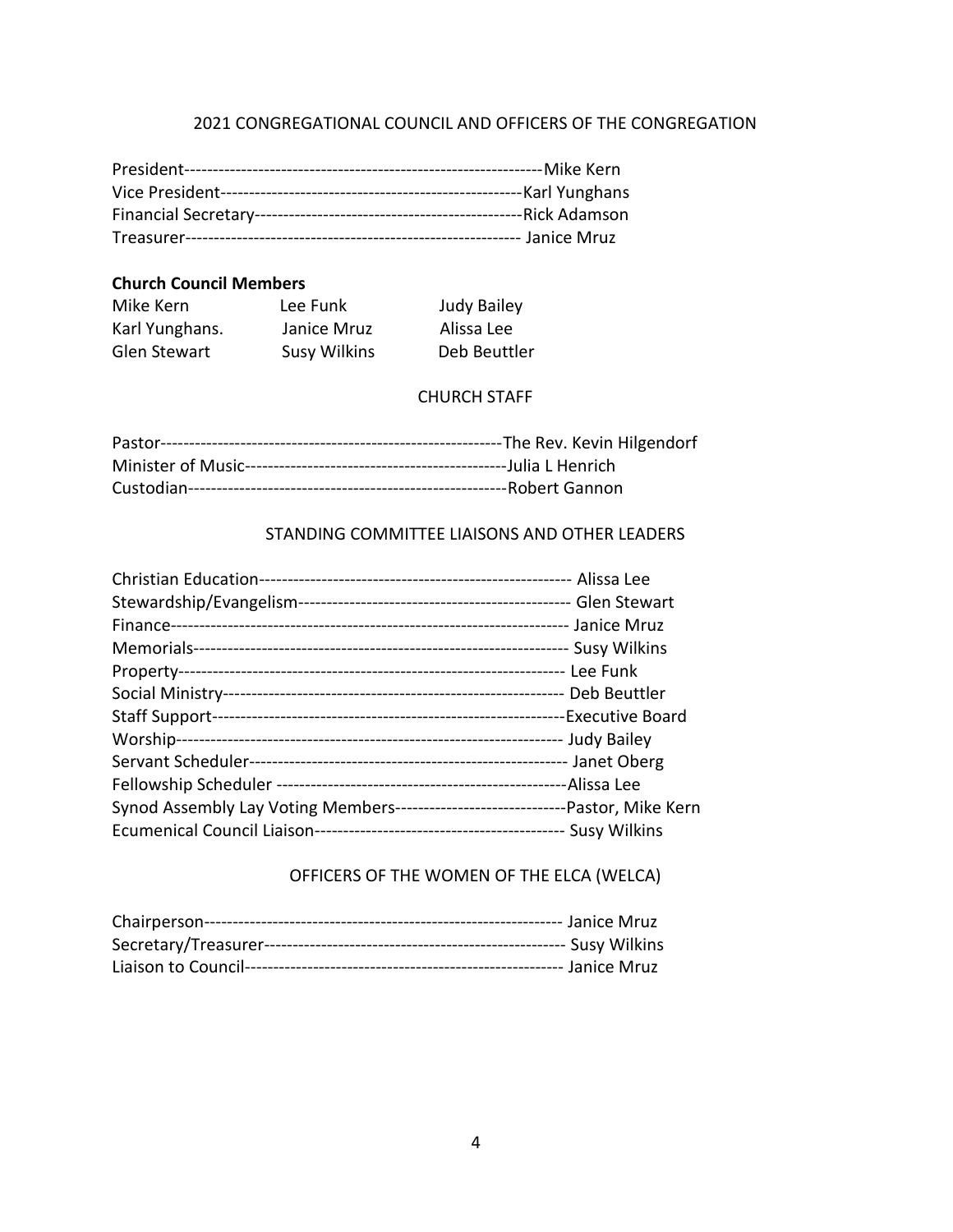### REPORT OF THE NOMINATING COMMITTEE

Committee: Richard Deaney, Ada Henrich, Diane Bechtold

The Committee's task is to seek out individuals to serve on Council to replace those leaving Council and to replace current members of the Nominating Committee. Care is taken to have representation of the entire congregation. According to our Constitution we may have up to 12 members.

Completing term in February 2022, not eligible for re-election:

Glen Stewart

Completing term in February 2023, eligible for re-election:

Karl Yunghans

Completing terms in February 2023, not eligible for re-election:

Janice Mruz Susy Wilkins

Completing terms in February 2024, eligible for re-election:

Rick Adamson Judith Bailey Debbie Buettler

Completing terms in February 2024, not eligible for re-election:

Mike Kern Lee Funk

Alissa Lee has completed her one-year term to fill a Council vacancy and is eligible for reelection

Paul Best and Alexia French have completed their two-year term but have resigned and do not wish to be considered for re-election.

The following people have agreed to serve on Council for a three-year term: Alissa Lee Drew Sykes Diane Bechtold

The following people have agreed to serve on the 2023 Nominating Committee:

Nikki Odell Justin Odell Glen Stewart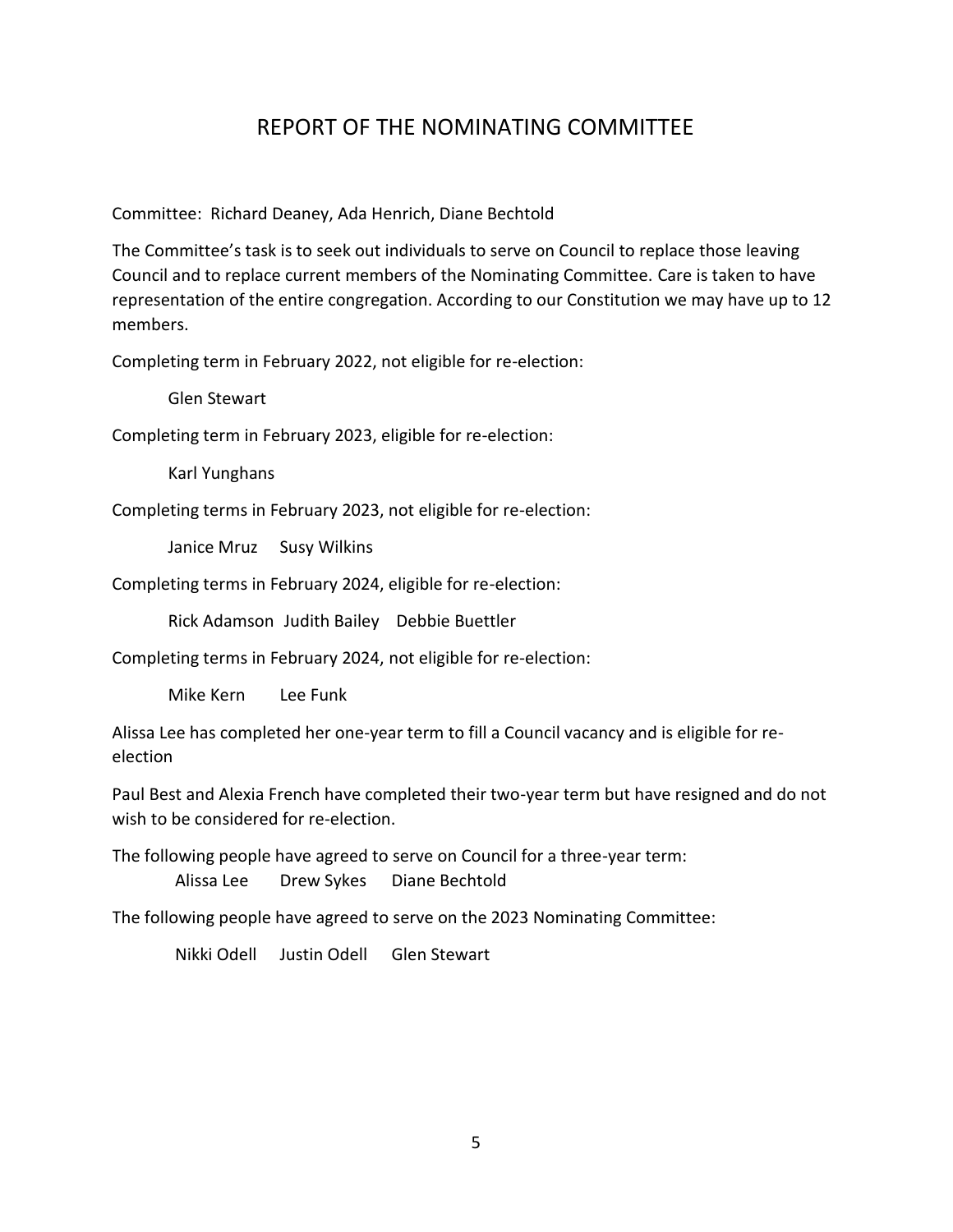# St. John Lutheran Church Annual Congregation Meeting Minutes January 31, 2021

Pre-meeting notification: Glen Stewart informed everyone on line that the meeting was being recorded through the Zoom Meeting app to help with minutes.

President Karl Yunghans called the meeting to order at 2:05PM. Pastor Kevin Hilgendorf opened the meeting with prayer. Adoption of the agenda – Motion by Susy Wilkins,  $2<sup>nd</sup>$  by Rick Adamson. Approved Report of the Teller: A quorum is present

Message from President Yunghans: He is very proud of the Congregation for the work achieved this past year. His focus and hopefully goal of the Congregation is to move past the pandemic, reopen the Church for live, onsite worship and call a full or part-time Pastor and Secretary. To reach these goals we must focus on growing the Church.

Report of the nominating committee: Six open Council positions, six names recommended. No additional nominations from the floor. Motion to close nominations by Judy Bailey,  $2^{nd}$  by Glen Stewart. Motion approved. Voting by show of hands for each nominee. Results: Rick Adamson elected to a 3 year term Mike Kern elected to a 3 year term Lee Funk elected to a 3 year term Judy Bailey elected to a 3 year term Debbie Beuttler elected to a 3 year term

Alissa Lee elected to a 1 year term

Nominating Committee: 3 open positions. No nominations from the floor. Motion to close nominations by Sonya Adamson, 2<sup>nd</sup> by Bob Oberg. Motion approved. Voting by show of hands. Results:

Rich Deaney elected Diane Bechtold elected Ada Henrich elected

Approval of Minutes for the 2020 Annual Congregation Meeting. Motion to accept by Judy Bailey, 2<sup>nd</sup> by Susie Wilkins. Motion approved.

President Yunghans left meeting to attend to an emergency.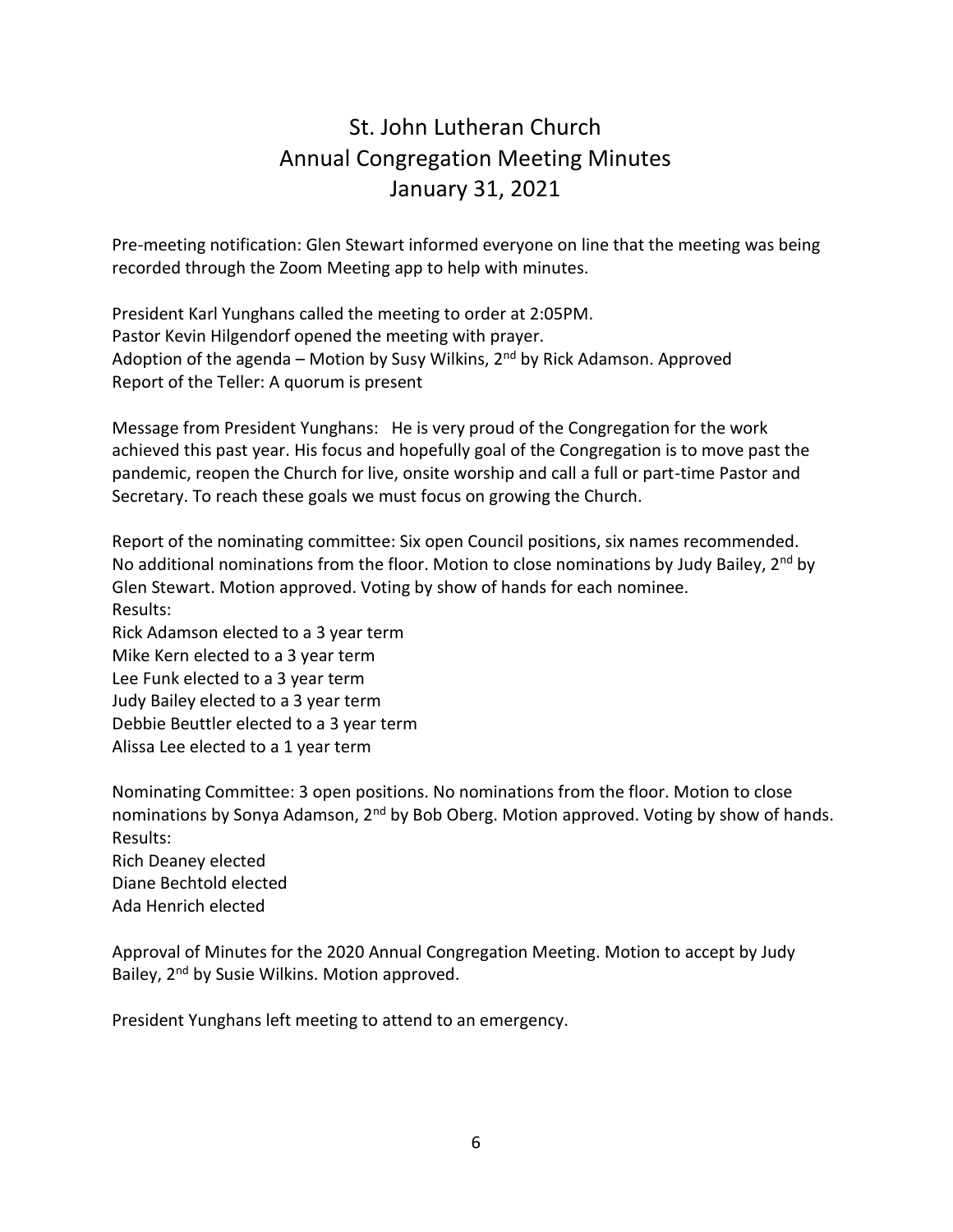Pastor's Report: Pastor going to pray for Karl. Pastor Kevin thanked the Congregation for their support and participation in the Mission and Ministry this past year. Pastor thanked the family for his Christmas gift. Also thanked the Council members who have finished their terms. Personally participated in Confirmation classes. Ash Wednesday service will be recorded. Spoke on the challenges of the pandemic…we still need to serve. Thanks be to God.

Diane Bechtold asked about deaths in 2020. Pastor agreed to bring names and numbers to Council.

Vice President Mike Kern took over meeting in Presidents absence.

### COMMITTEE REPORTS

Minister of Music – Julia Henrich - Thanked everyone for support and participation on recorded services and limited in person services. Vice President Kern thanked Julia for all her hard work during the pandemic.

Christian Education – Alissa Lee - Parents were not in favor of virtual Sunday School because of the current virtual schooling going on. Do not currently have materials available to send out. Janet Oberg offered up info on the Spark Bible as additional resources.

St John 101 – Rick Adamson – Holding virtual studies. Changed St John 101 became Fellowship and Faith on Zoom so we could see and be seen and share concerns and studies.

Stewardship/Evangelism – Bob Oberg – written report available. Stewardship Drive will be held off on the heels of the August Capital Campaign for the Heating/Cooling System. Have made calls to family members, food drive for Upper Twp. Necessity Bags provided for OC Housing Authority. Rick Adamson added a thank you for the family's continued support.

Fellowship – Alissa Lee – Nothing to report until we resume in person worship.

Finance – Janice Mruz & Susy Wilkins – Janice and Susy took over the Treasurer and Assistant Treasurer when Maria Shumsky and Barb Ross relocated. Discussed Church finances during the pandemic – had to cut Secretary position and reduce Minister of Music salary. We did apply for a PPE loan but were deemed ineligible. 2019 audit was completed in March.

Property – Lee Funk – Fran Davish spoke on roof work concerning the Capital Campaign. Lee thanked Fran for his leadership on the HVAC project. Also noted that Sunday School room will need to be painted due to water damage.

Social Ministry – Barb Piston – Family Promise and OC Food Cupboard and Clothes Closet were still supported, just differently because of the pandemic. This year's focus will be on joining WELCA projects, continue using gift cards to help those in need and helping the homebound.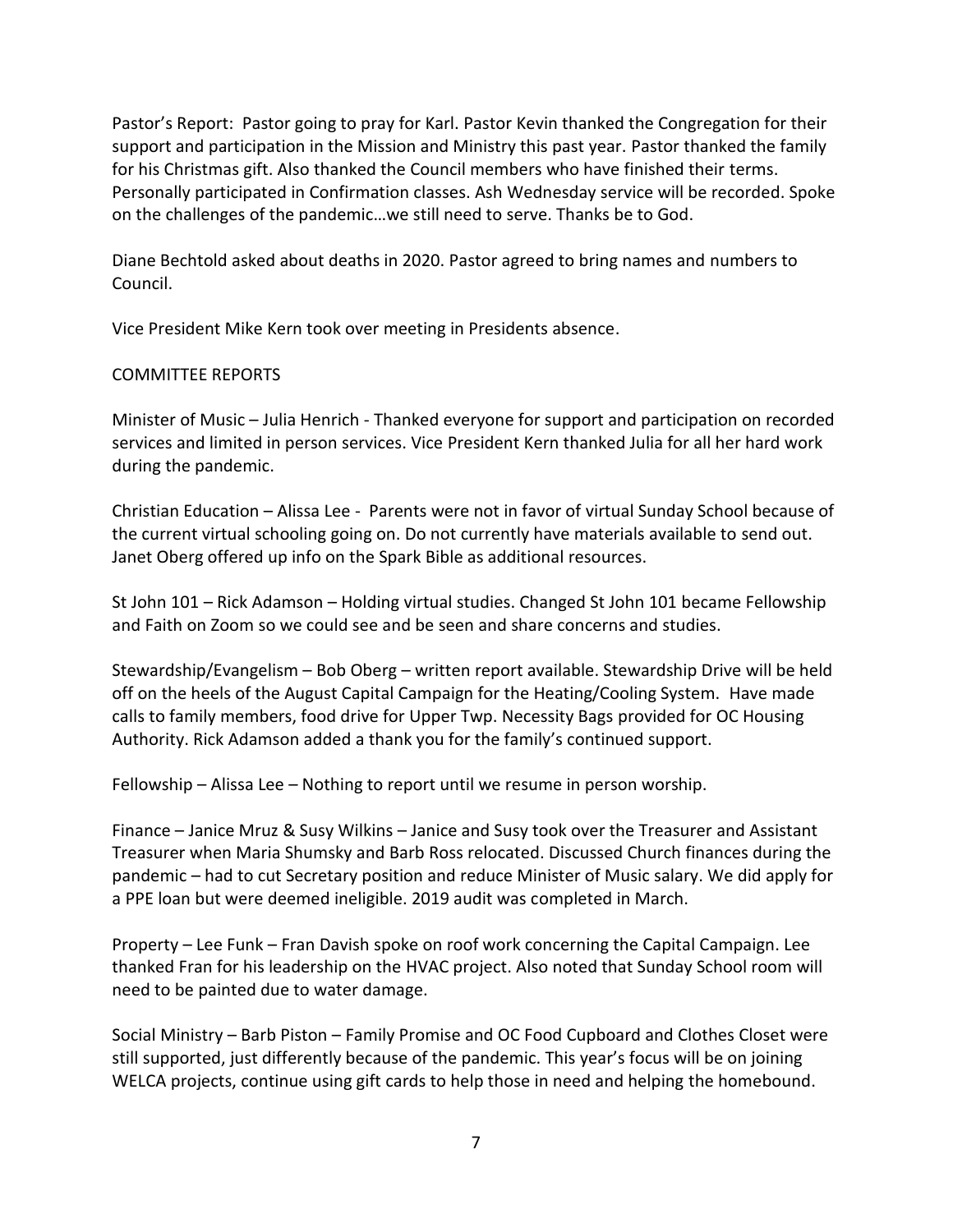Worship and Music – Judy Bailey – Thanked everyone for continued support. Thanked Glen Stewart for his knowledge and help during our virtual services and our pre-recorded Christmas Eve service. Feedback on recorded services was good. Did have requests for better audio or microphone placement on YouTube services. Judy mentioned that we were deemed ineligible for the PPE loan that was intended to renew audio/video equipment.

WELCA – Susy Wilkins and Janice Mruz – Nothing to report due to pandemic restrictions. Hoping that a Spring and/or Fall Rummage sale will be possible.

Men's Prayer Group – Bob Oberg – Numbers deeply reduced due to pandemic. Certainly miss Ivan Bailey. Hope to resume later in the year.

Youth – Sonya Adamson – ELCA Youth Gathering moved to 2022.

Rejoicing Spirits – Glen Stewart – No services were held. This was a very difficult year for our Rejoicers due to health concerns during the pandemic.

Designated Funds – No report other than paper copy.

Motion to accept Committee Reports en masse by Merryn Buck, 2<sup>nd</sup> by Mike Kern. Motion approved.

Treasurers Report – Janice Mruz – Asked folks to review detailed information in the meeting booklet.

### OLD BUSINESS:

Going back to page 8 of Meeting Booklet to approve Minutes of the August Zoom meeting for the Roof Capital Campaign. Motion to approve by Rick Adamson, 2<sup>nd</sup> by Glen Stewart. Motion approved.

### NEW BUSINESS:

Giving Envelopes – instead of mailing, hand deliver. That way members get them and they do not go to waste. Glen Stewart discussed availability of a Prayer Group on our Face Book page. 2021 Budget was discussed. Budget is based on a Part- time Pastor and Part-time Secretary. Motion to approve Budget as presented by Rick Adamson, 2<sup>nd</sup> by Deb Beuttler.

Acknowledgements: Vice President Kern thanked Glen Stewart for all his hard work in maintaining and operating our Zoom meetings and virtual services and helping us with new technologies needed during the pandemic. Also thanked Rich and Barbara Deaney for their help during our summer Capital Campaign.

Vice President Kern asked Pastor Kevin to lead our closing devotion. Meeting adjourned.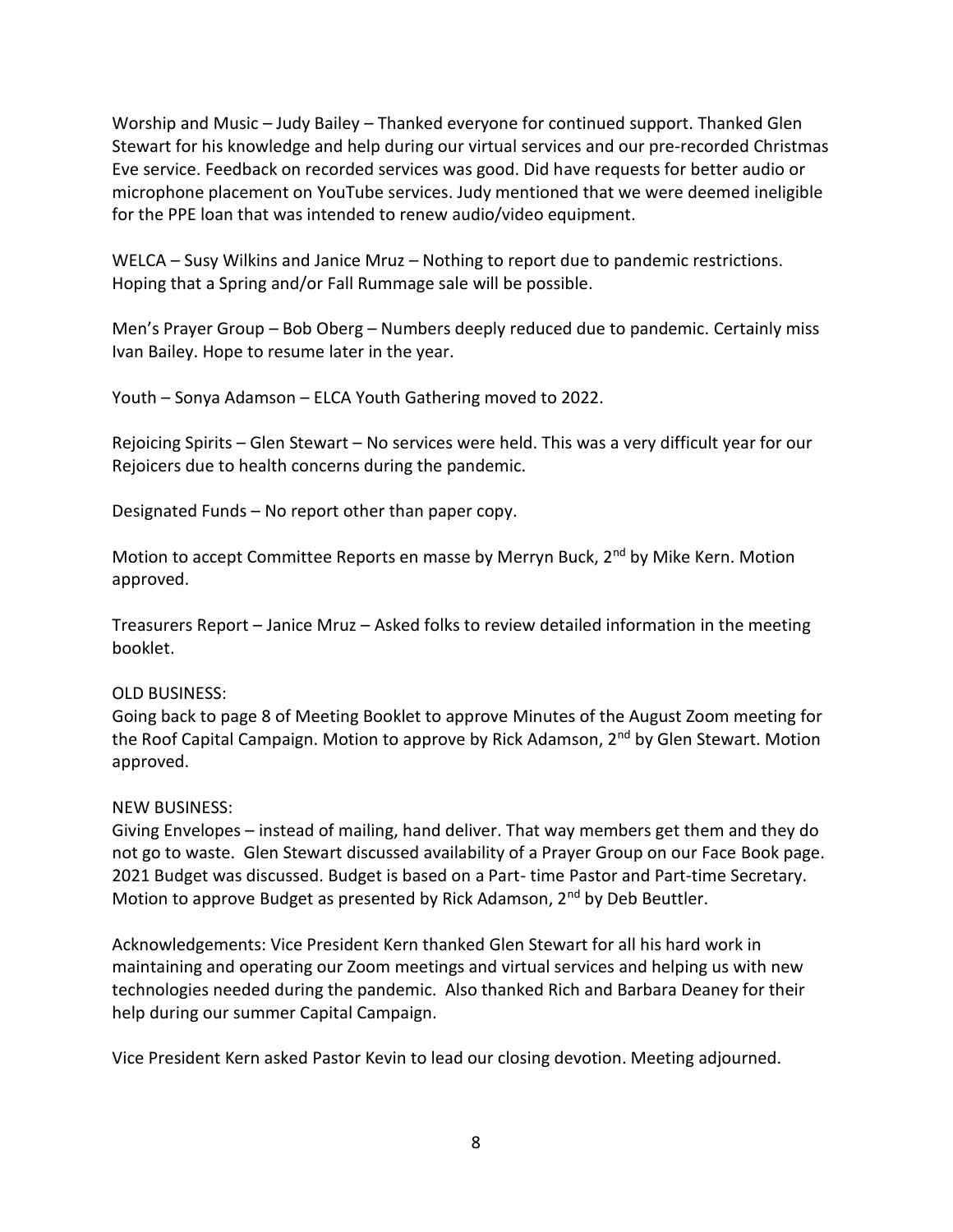### INTERIM PASTOR'S REPORT

Epiphany Greetings Brothers and sisters in Christ!

"60 Days of Prayer" devotional June 7 caught my attention. The scripture verse for meditation is Psalm 27:14 (NIV) – "Wait for the Lord; be strong and take heart and wait for the Lord." The writer commented, "It has been said that anything worth pursuing takes time." God is worth our time. You are worth my time. Waiting for a permanent part-time pastor is worth our time. Giving thanks to God for our annual meeting is worth our time. Saved by Grace through Faith to share God's Love is worth our time. Anything worth pursuing takes time, what is yours? In the midst of waiting for a situation to unfold – or patiently anticipating God's answer – we are building the valuable qualities of strength, trust, and affirming God hears us and knows what's best. Thanks be to God for you and your prayers as we share God's mission.

Love to Christ, Interim Pastor Kevin Hilgendorf

### STATE OF THE CHURCH REPORT

| Average Weekly Attendance | 47* |
|---------------------------|-----|
|                           |     |

\*In-person service, 1 service each Sunday, Sunday School resumed with 12 students registered from pre-k thru high school.

| New Disciples by Baptisms                         | 2                                   |              |
|---------------------------------------------------|-------------------------------------|--------------|
| Gracie Ann Garza<br>Emerson Mae McManus           |                                     |              |
| Confirmations                                     |                                     | 1            |
| Abigail Henrich                                   |                                     |              |
| <b>Memorial Services</b>                          |                                     | 1            |
| Transfers                                         |                                     | 3            |
| Jeantte Szigethy<br>Barbara Ross<br>Maria Shumsky |                                     |              |
| In Memory of:                                     |                                     |              |
| Albert Fred Beuttler Helen Longacre               | Theodore Szigethy Robert F. Garrett | John Sheeler |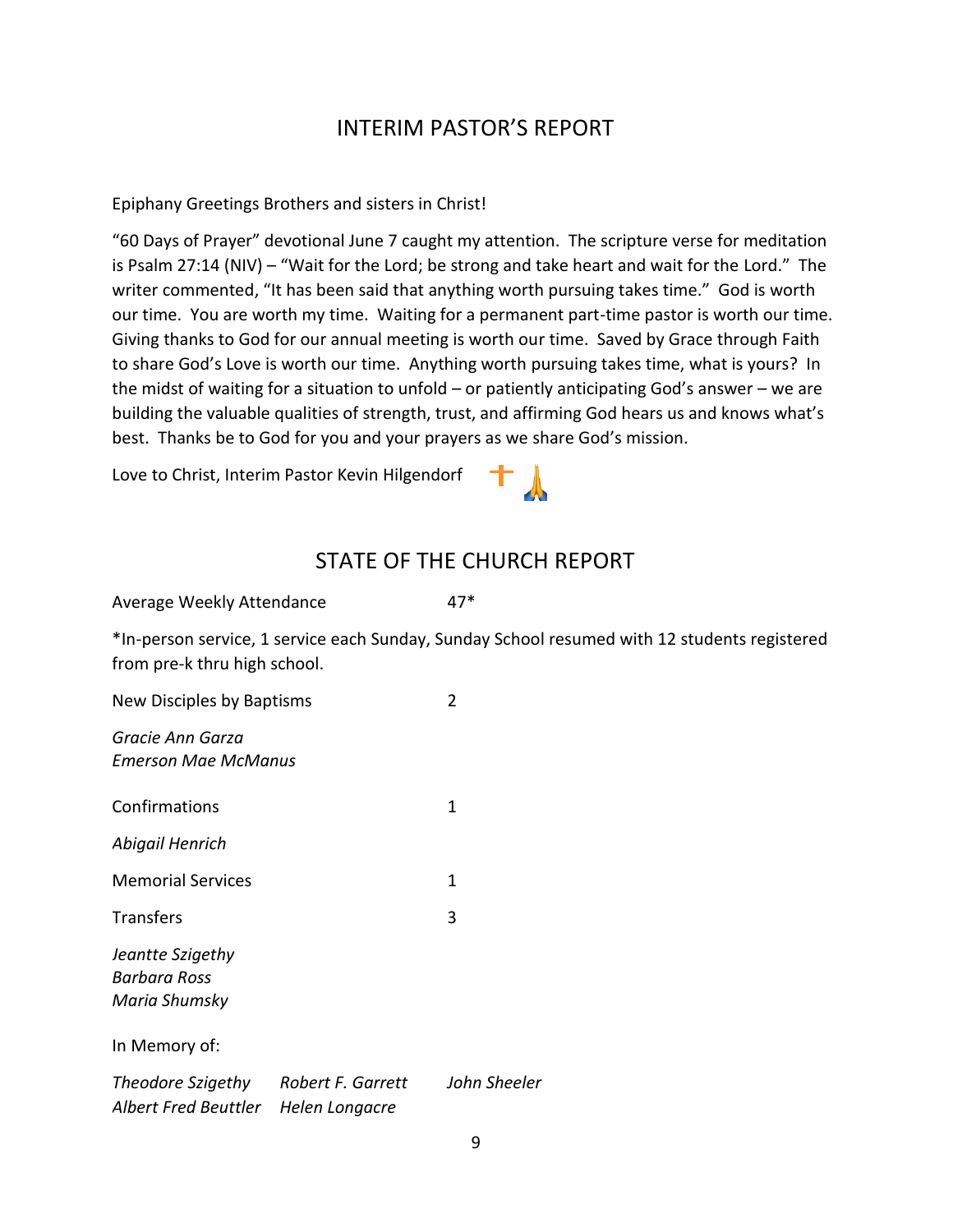# REPORT OF THE PRESIDENT OF CONGREGATION COUNCIL

#### *The light shines in the darkness, and the darkness has not overcome it. John 1:5*

2021 has certainly shown us that the darkness of Covid 19 will not overcome. This past year was a year of adjustment. We started the year worshiping and attending Zoom meetings from home and looking forward to our vaccinations (and Booster) and the days we could worship together again. Thanks to God and many of our St. John family members we are again able to worship together. We started slow, cautious, and now are working our way back to what may be our "new" normal. Thank you to everyone who has worked so hard to make this happen. We still have a ways to go but we are returning to prepandemic attendance numbers and continue hosting members and visitors on Youtube.

While we continue our quest for a full-time part-time Pastor. Thanks be to God we are blessed by Pastor Kevin's guidance. If you share a special life event or concern with him, he will immediately bless you with a prayer of comfort. His bright smile and warm greeting on the patio welcome us to St. John each Sunday. *While ushering one Sunday, he had not made it outside yet and an attendee ask, "Where's Pastor Kevin"?* Thank you, Pastor Kevin, for continuing to bless us with your faith, love, and guidance.

We rejoice in Julia's beautiful music and now the return of our wonderful choir. I know the congregation is happy to be participating in the service and singing again.

I need to personally thank each Council member, despite personal challenges, work schedules and the limits put upon us by Covid, they continue to serve God and the congregation.

We need to thank Glen Stewart, who will be leaving Council after many years of dedicated service. Glen has been the man with his finger on the controls, our Zoom Master. Glen has hosted every, Council and Committee meeting from the start of the pandemic. He set up the technology that make our Youtube worship services possible. Thank you, Glen, we will miss you on council.

So, what do we have to look forward to in 2022? Council has approved an investment of \$10.000 into what we are calling the Cedar Fund. This Fund that you will hear more about, will in time guarantee the future of St. John for another 100 years.

St. John has been a part of our family for over 40 years. It has been my honor to serve as Council President for this past year.

God's Peace,

Mike Kern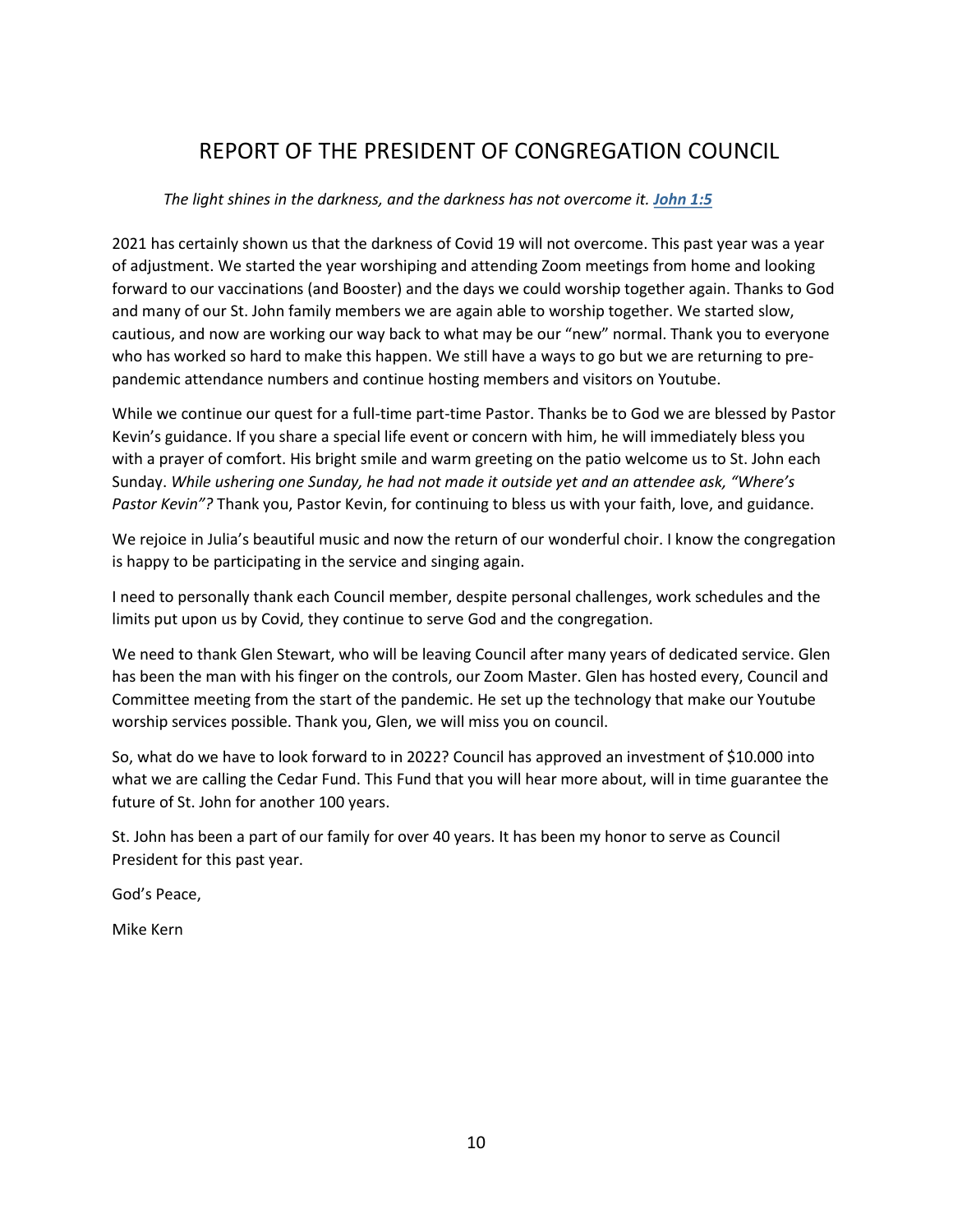### NEW JERSEY SYNOD ASSEMBLY REPORT

### *Springing Forth*

"I am about to do a new thing; now it springs forth, do You not perceive it? I will make a way in the wilderness <sup>a</sup>nd rivers in the desert." Isaiah 43:9

In May Pastor Kevin and I virtually attended the 33<sup>rd</sup> NJ Synod Assembly "Springing Forth."

As Bishop Bartholomew said it was "A new venture in gathering as a synod to celebrate our common mission and tend to our work." For me it was the first time I participated in a Synod Assembly. Even virtually I found the experience to be spiritual, educational and informative.

The Assembly invited NJ Lutheran congregations to educate themselves on the issues, accept our responsibility to respond in faith, and work to address racial inequity and injustice in our world.

We heard the story of Reverend Jehu Jones the first Black Lutheran Pastor in the US, ordained in 1832. Reverend Jones purchased two plots of ground in Philadelphia for a building for his Black congregation. Rev. Jones lost the mortgage after the Synod refused to rescue the project. I encourage you to go to the Synod website njsynod.org to read the story.

Bishop Bartholomew issued the "Bishop's Challenge"

- Commit to follow the Bishops Challenge
- Have conversations about race, (specifically the African American experience)
- Help raise \$50,000 to support the lives of emerging leaders of African descent in our church today. As part of the Challenge St. John has donated \$375 for the purchase of a quilt square, which represents a congregational commitment to growing in awareness and moving toward action in Christian love. The quilt squares will be combined into <sup>a</sup> quilt, that will symbolize our faith response and witness as Christ's church in our time.

Synod Council Members were nominated and elected by voting members of the NJ Synod. Please go to the Synod website for all the results of the election.

Respectfully submitted,

Mike Kern, Council President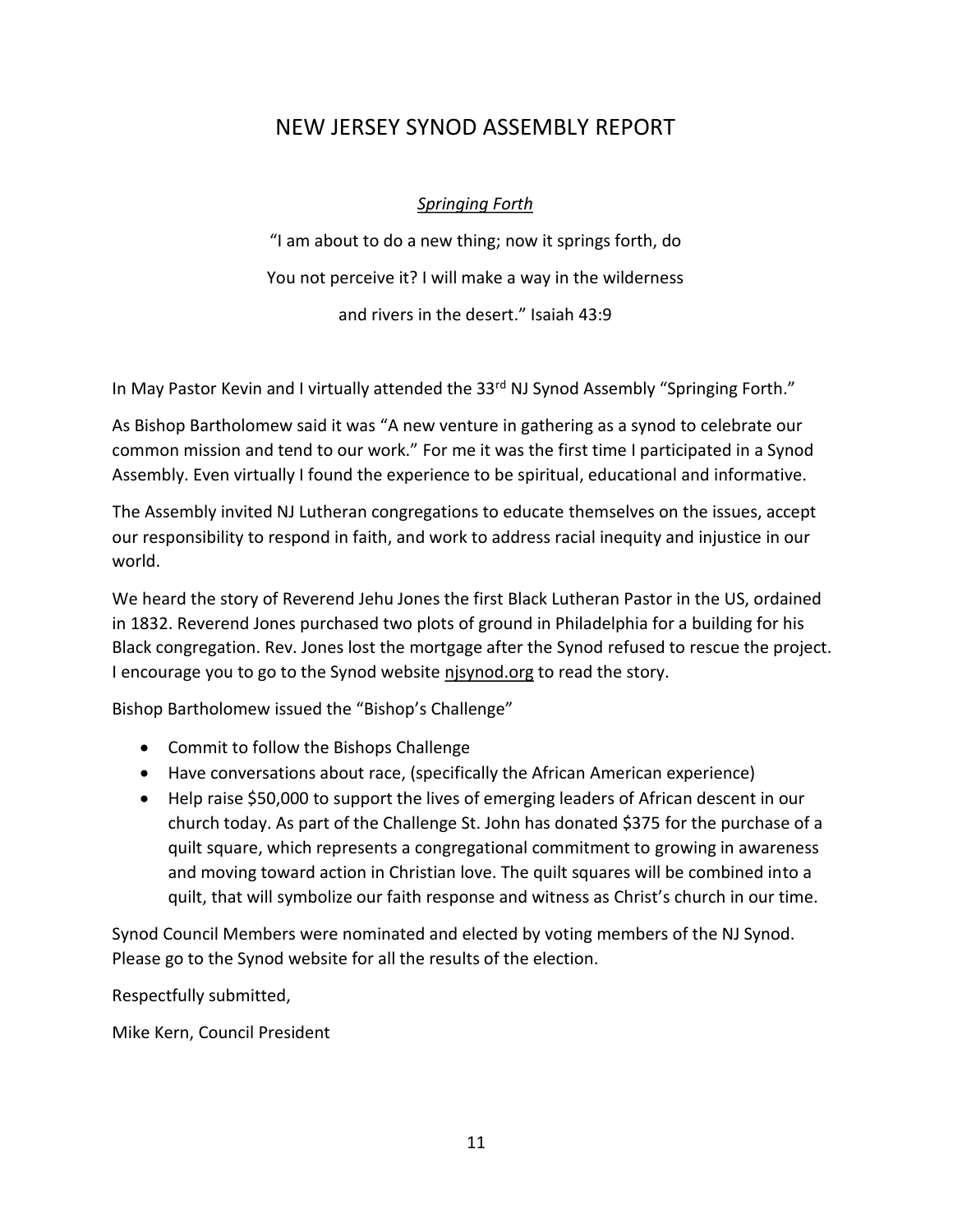# CHRISTIAN EDUCATION COMMITTEE & VACATION BIBLE SCHOOL REPORT

#### CHAIRPERSON: Alissa Lee

LIAISON TO CONGREGATION COUNCIL: Alissa Lee

COMMITTEE MEMBERS: Alissa Lee, Janice Mruz, Sonya Adamson, Alexia French, Julia Henrich, & Pastor Kevin

COMMITTEE FUNCTION – MISSION STATEMENT: *To educate our members in the Christian faith. We encourage our members to grow their faith and increase their knowledge of God's Love and Jesus' teachings.* 

We have approximately 10 students who attend Sunday School ranging in age from 4 years old to 14 years old. We offer four classes: PK-1<sup>st</sup> Grade, 2<sup>nd</sup>-5<sup>th</sup> Grades, 6<sup>th</sup>-7<sup>th</sup> Grades, and High School.

We also offer Vacation Bible School for one week during the summer for students in Kindergarten – 5<sup>th</sup> Grade. Our Adventure Island Vacation Bible School, that took place the week of August 2<sup>nd</sup>, 2021, was a great success! We had 11 kids join us for a week of fun on Adventure Island. We learned about various Bible stories through crafts, music, science experiments, and yummy snack crafts. The kids had a blast as we learned how to shine God's light in our lives. Special thanks to Janice Mruz, Julia Henrich, Sheri Apple, Linda, Diane Bechtold, Deb Buetler, Apple Sykes, Abby Henrich, Tony Henrich, Barb Piston, Carol Prange, Carol Piechoski, & Pastor Kevin for making VBS shine so bright this summer!

Thank you to all who help make our Sunday School and Vacation Bible School a great success! New members are **ALWAYS** welcome to join us in educating our youth in Sunday School and Vacation Bible School.

SUBMITTED BY: Alissa Lee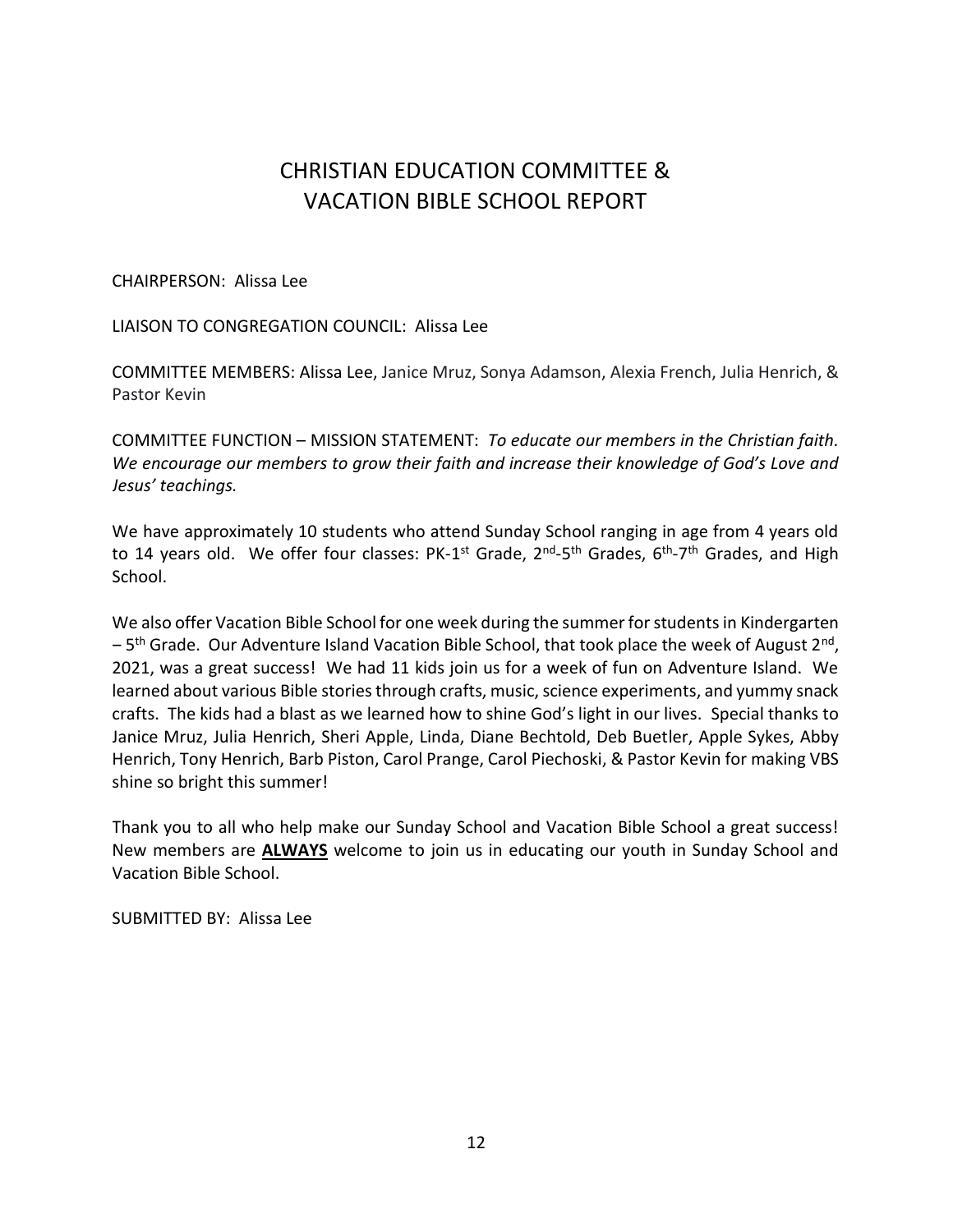### FELLOWSHIP AND FAITH

### **COMMITTEE MISSION STATEMENT:** *Saved by grace through faith to share God's love.*

CHAIRPERSON: Rick Adamson

LIAISON TO CONGREGATION COUNCIL: Glen Stewart

COMMITTEE MEMBERS: Rick Adamson, Glen Stewart

COMMITTEE FUNCTION – MISSION STATEMENT: To explore our Gospel heritage in Lutheranism And engage participants in understanding the faith (past, present and future).

SPECIAL EVENTS OR MAJOR ACHIEVEMENTS IN 2021:

Fellowship and Faith replaced St John 101 during our Covid 19 quarantine period. The need to see and hear each other expressing our concerns and hope during the pandemic fostered our Zoom/online meetings. This was a change from our study format and a great comfort to be able to be in community (digitally) again. This past year the group took on 2 Synod emphases. First was a global survey of local Lutheran history,

practices and traditions and was submitted to the Church at large on behalf of our small group. Second has been the Bishop's Challenge with studies involving racism, cultural bias, systemic

inequalities and the church's response and responsibility in bearing the Good News to all people.

We continue with weekly discussions and continue to invite all to join as they are able. As always

it is our goal to grow in faith as we bond personally with one another in Fellowship.

CONCERNS AS YEAR CLOSES:

Class growth! Everyone is welcome to join the conversation or just sit back and listen. Contact Glen Stewart or Rick Adamson for more information.

HOW WILL THIS COMMITTEE GROW THE MISSION AND MINISTRY OF ST. JOHN?

Deepening member commitment and ability to share the Gospel through education, study and familiarity.

HOW WILL THIS COMMITTEE REACH OUT TO THE FULL MEMBERSHIP (active and inactive) OF ST. JOHN?

Maintaining an open invitation to ALL members by posting themes, questions and topical bits of conversations in Church publications, websites and on Social Media.

SUBMITTED BY: Rick Adamson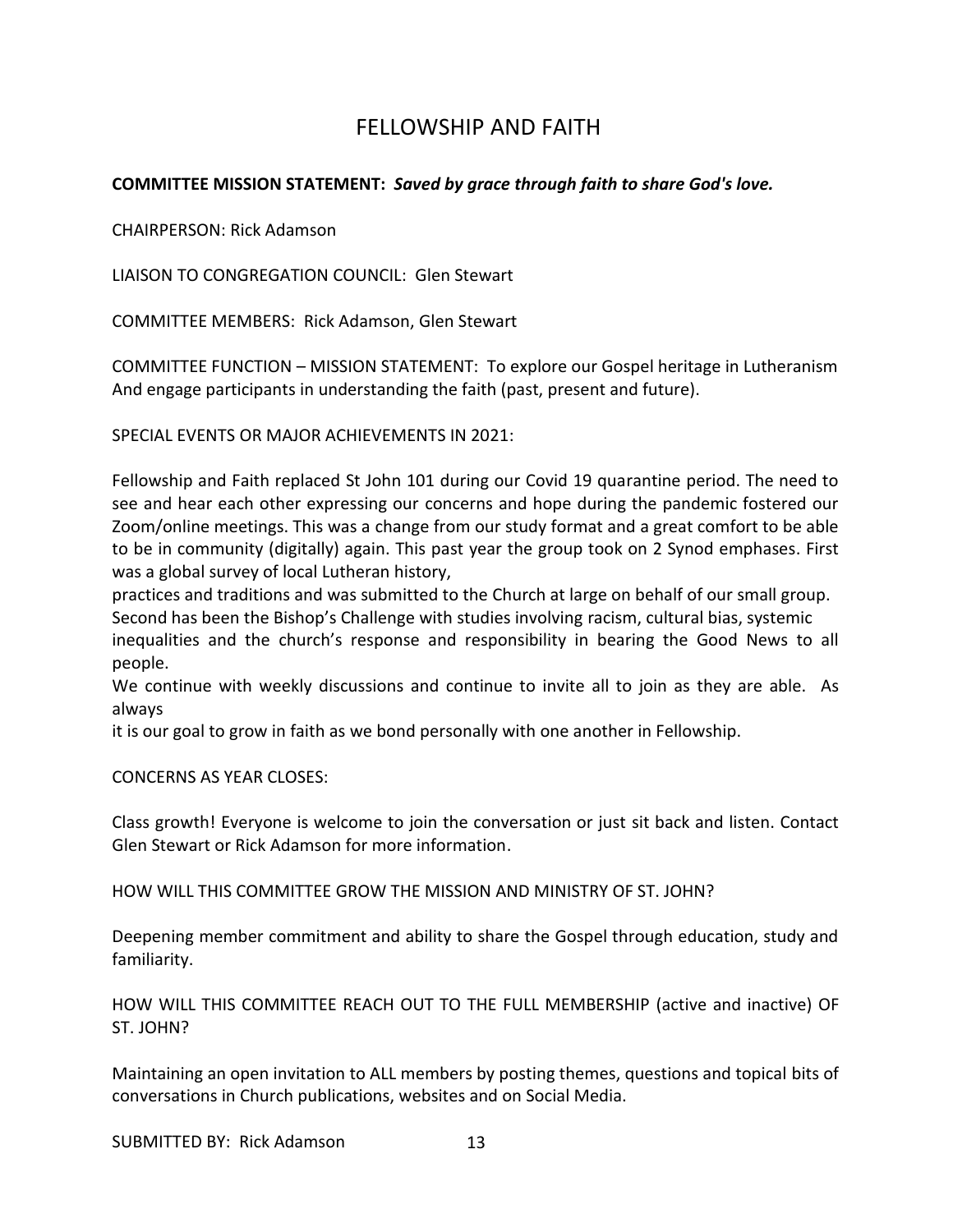### EVANGELISM AND STEWARDSHIP REPORT

Members: Rick Adamson, Judith Bailey, Diane Bechtold, Rich Deaney, Pastor Kevin, Bob Oberg, Barbara Piston, Jim Piston, Glen Stewart, and Susan Wilkins

*"Saved by grace through faith, to share God's love"*

We gather, pray and act to live out our mission statement to continue in this place and in the world as the Body of Christ!

Again, we continued to feel an extended Evangelism/Stewardship Committee, meeting occurring on a regular basis, would best suit our congregation's needs. Sharing commonality between evangelism and stewardship, the committees continued to meet together. As one of Church Council's committees, summaries of our meetings and recommendations are presented at Council meetings.

With the continuing concern about COVID-19 and its variants it has been an interesting yet challenging year. Our committee continued meeting via ZOOM conferences at least once a month. We have been fortunate and blessed to have the technical expertise of Glen Stewart to set up availability of the ZOOM meetings.

The Spring Stewardship Program, *Get a Grip* was presented to the congregation during Lent through Temple Talks and letters sent with pledges to be returned on Palm Sunday.

We discussed the Bishop's Challenge, which stressed the importance of actions taken, by the Lutheran Church in Colonial Times, limiting racial equality. Our committee suggested to Council that St. John take part in this undertaking. Fellowship and Faith is taking part in the Bible Study presented by the Synod addressing these issues.

The concept of Estate Planning and how it can have a positive effect on the mission of St. John in the now and in the future was examined. An Endowment Fund, known as The Cedar Fund, was established following approval of Council and seed money of \$10,000.00 was approved by Council to begin the Fund. A special pew envelope was approved for people who wish to contribute to the Cedar Fund. There will be further information about how people may donate through Estate Planning and how contributions may be made through retirement required distributions while saving on taxes from that distribution.

Wayne and Mindy Grant, from Thrivent, presented an informative afternoon and evening program open to the congregation explaining Estate Planning and how it benefits St. John, while possibly helping those who contribute through some retirement mandatory distributions (RMD's) plans with their tax obligations.

Reaching out to victims of an apartment fire on Rt. 50, St. John was able to collect money and furniture to assist families with obtaining needed items.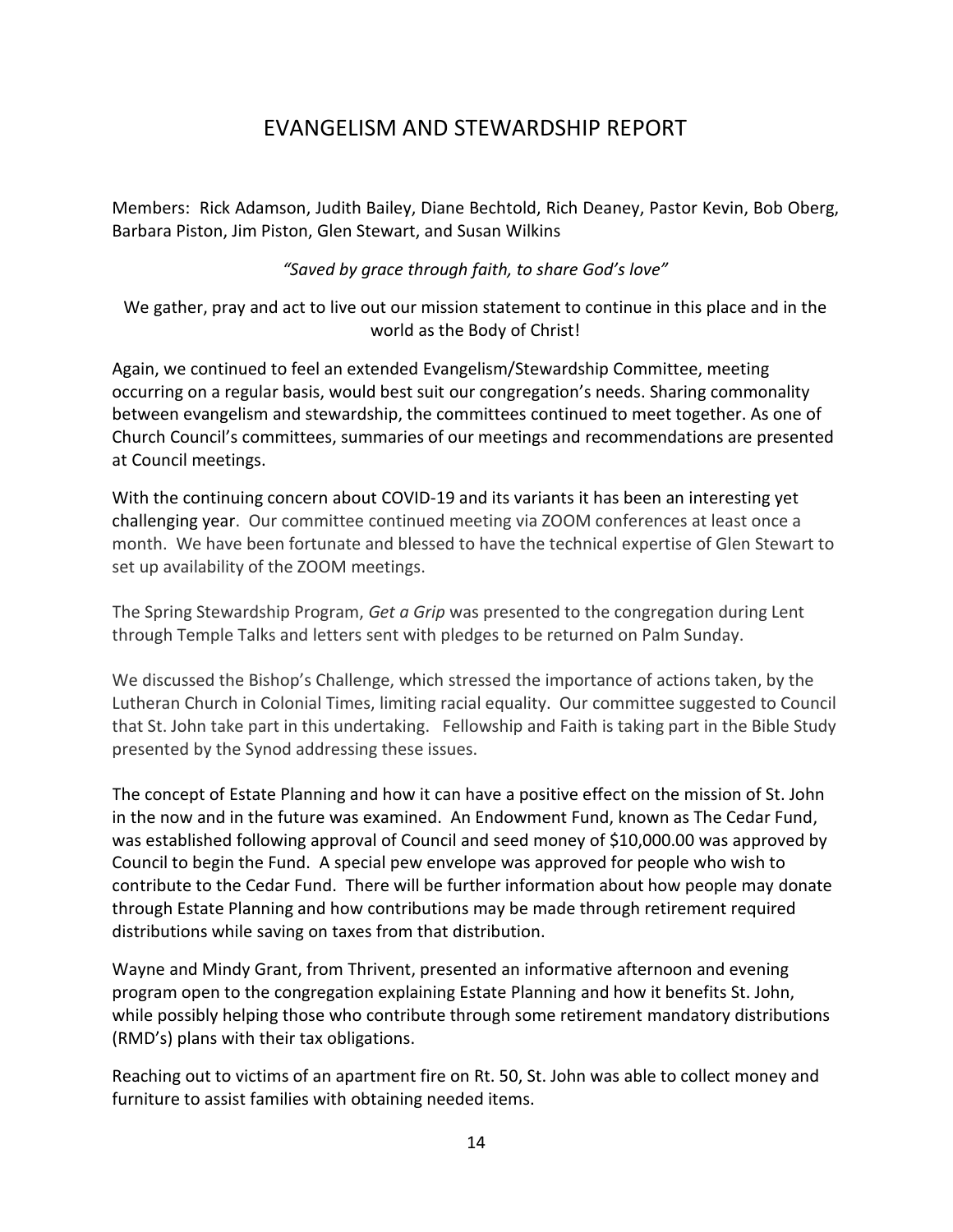There are plans to welcome new members during services along with a welcoming gathering after the first of the year. There have been visitors who have expressed interest in becoming members.

All of us, the family of St. John, gathering, praying, and acting to live out our mission statement are being the Church. Though this past year has been difficult, when we pray, let us be thankful for what God has given us---His Grace!

Peace,

Rick Adamson, Glen Stewart and Bob Oberg Evangelism/Stewardship Committee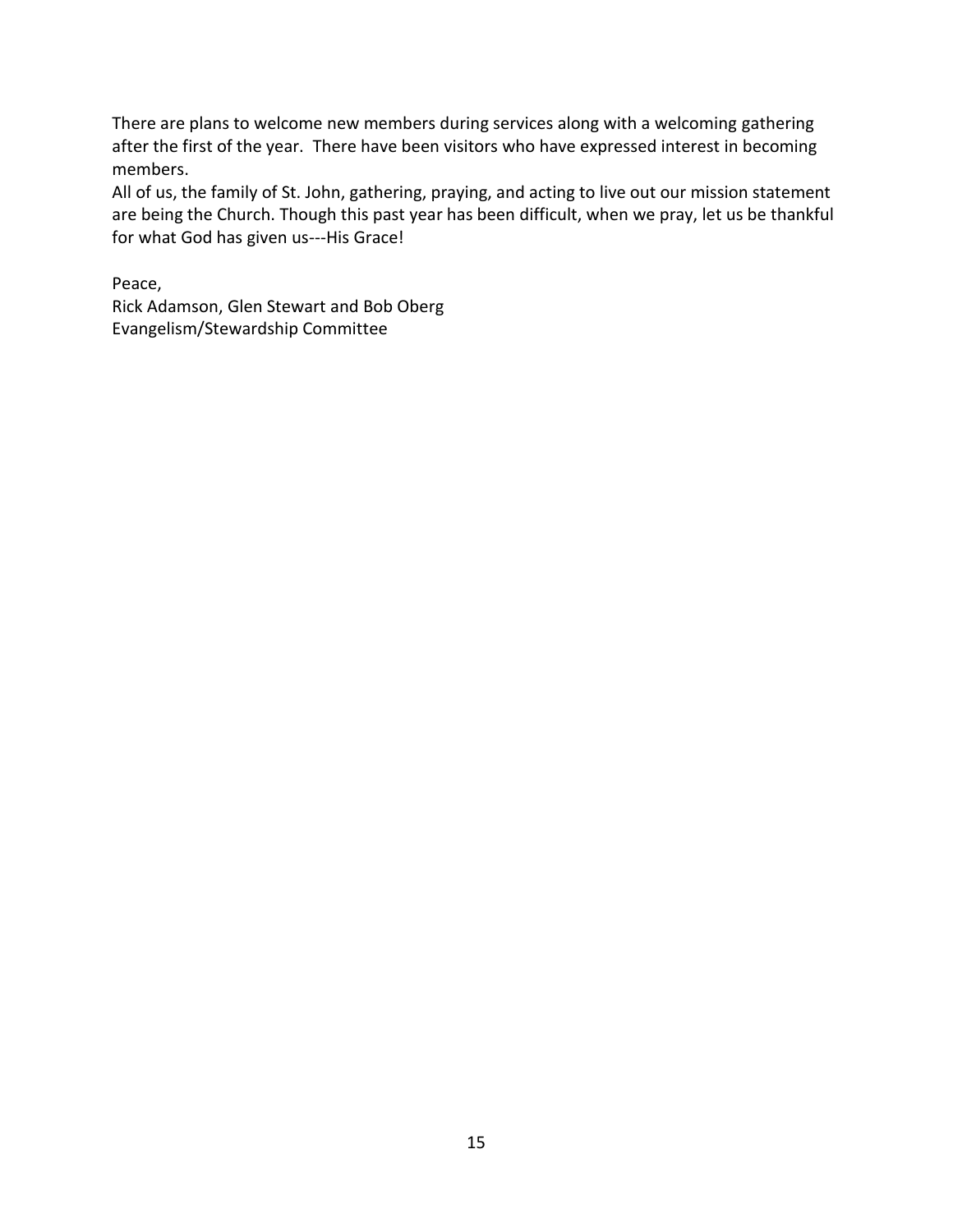### FINANCE COMMITTEE REPORT

COMMITTEE CHAIRPERSON AND LIAISON TO COUNCIL: Janice Mruz, Treasurer

COMMITTEE MEMBERS: Janice Mruz, Treasurer, Susy Wilkins, Assistant Treasurer, Karl Yunghans, Council Vice President, Mike Kern, Council President and Rick Adamson, Financial **Secretary** 

MISSION STATEMENT: *We will annually develop a spending plan to be presented to the congregation and council. Along with the Treasurer and Council, we will monitor all congregational spending and maintain the expenditures in accordance with the spending plan.*

2020 tax filings and forms were completed on time. Financial Reports were provided by Rick and myself to Council on a monthly basis throughout the year. The ELCA Annual Congregational Report, Forms A & C were completed on time. In the 2022 Budget we have proposed a parttime secretary, one day a week for 8 hrs. a day to assist with the office duties. 5% raises are proposed for our employees, Pastor Kevin and Julia Henrich and also our contract employee Robert Gannon. In the office, volunteers have been filling in the duties of church secretary and Melissa Adamson has graciously helped us out from time to time.

Rick and I along with committee members and Council have spent this year reviewing previous practices and fine tuning our financial procedures. Some forms and accounts have been revised and discussion with Council how to better utilize our money. Some account categories have been simplified. Justin Odell continues to handle our investments with Wells Fargo, and the committee again wants to thank him enough for his help and guidance throughout the years.

Lastly, I would like to acknowledge Rick Adamson, our financial secretary. For over thirty years he has been keeping track of our coming and goings regarding our financial giving records and our finances in general. He has provided invaluable advice and has been a sounding board to many of us. He has the patience of a saint! Thank you Rick!

Respectfully submitted:

Janice Mruz, Chair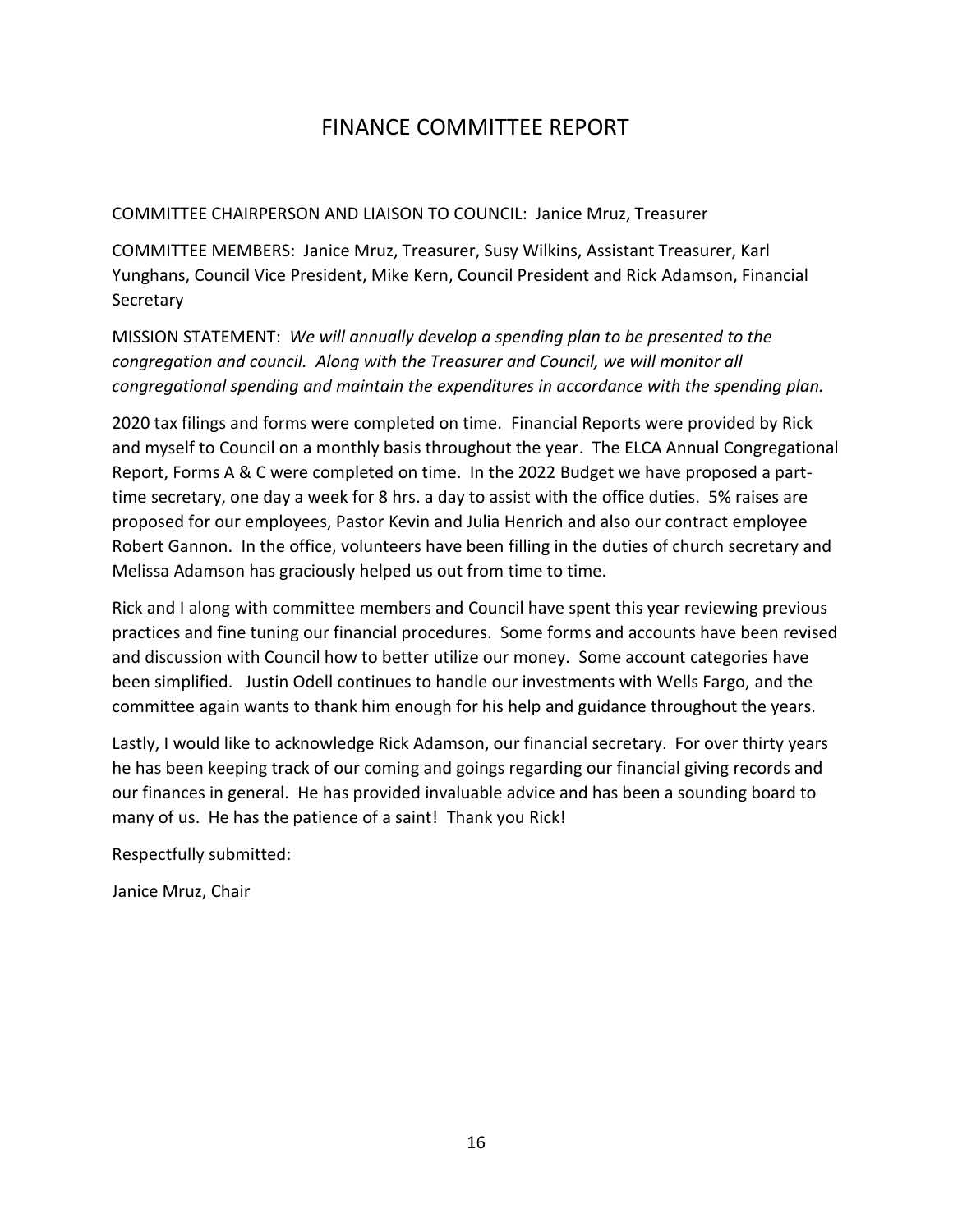### PROPERTY COMMITTEE

CHAIRPERSON: Lee Funk

LIASON TO CONGREGATIONAL COUNCIL: Mike Kern

COMMITTEE MEMBERS: Mike Kern Karl Yunghans, Rick Adamson, Lee Funk

MISSION STATEMENT: *Maintaining building and properties at minimal cost to budget.*

SPECIAL EVENTS OR MAJOR ACHIEVEMENTS IN 2021:

- New toilet installed in first floor bathroom
- Roof repaired with new material to stop leaks
- Replaced fans and switches in sanctuary
- Plumber started and serviced boilers for heating church and installed new control panel
- Replaced lights and alarms where needed
- Replaced and repaired outside lights and timers
- Replaced new filters and cleaned air conditioner units in offices and sanctuary.

We cannot thank all members enough for all their help and support and financial contributions this past year. Without this none of these improvements would have been possible. With all the church family working together, we will grow the mission and ministry of St. John. Also thanks to all the families for their help in maintain and up keep all of our outside grounds.

SUBMITTED BY: Lee Funk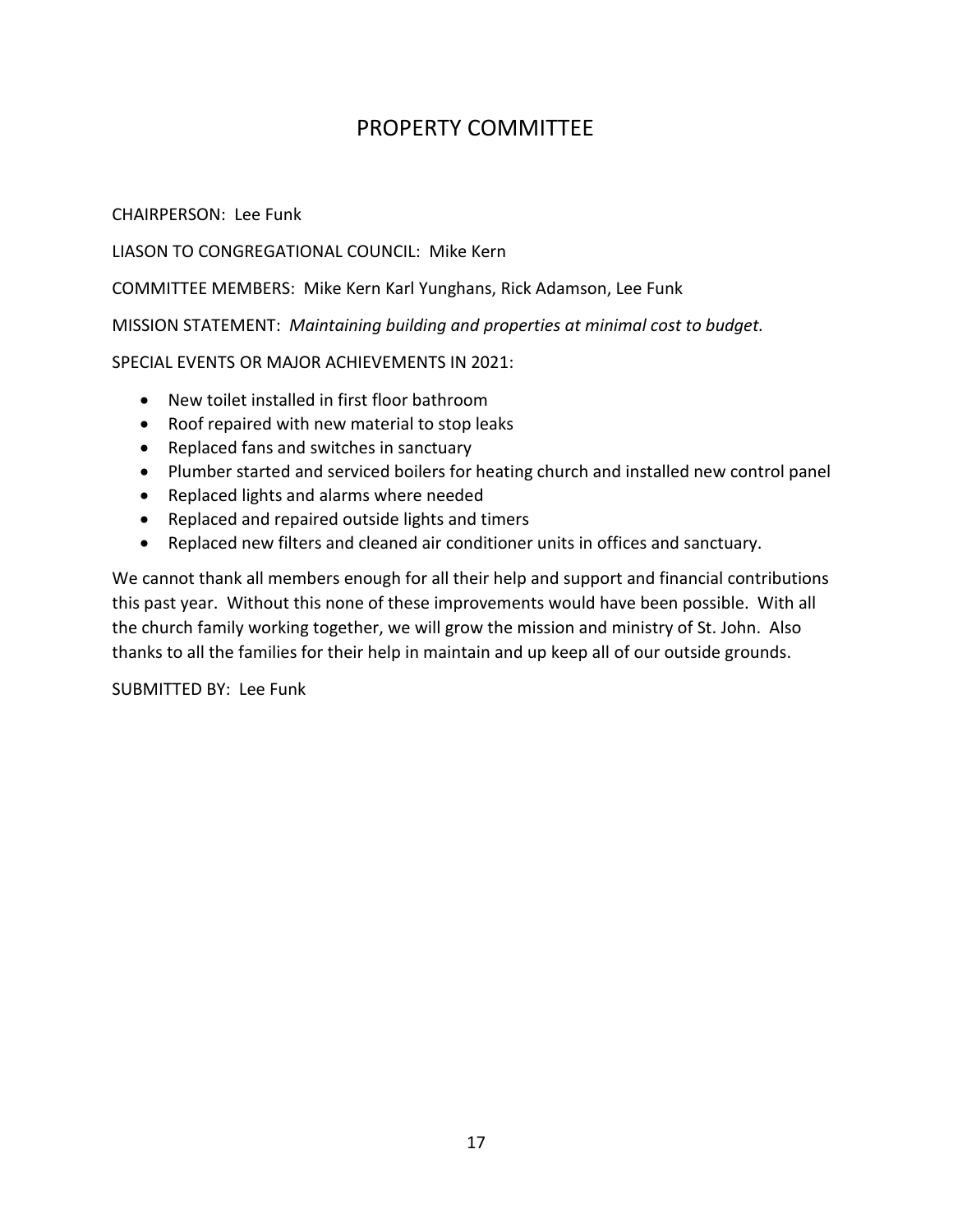## SOCIAL MINISTRY COMMITTEE REPORT

According to the bylaws set forth in the Constitution of St. John Lutheran Church: *The Social Ministry Committee will be responsible for the on- going outreach of our family of faith, reaching out with our resources to help the poor and comfort those in need.*

COMMITTEE MEMBERS: Barbara Piston, Carol Piechoski, Deborah Beuttler, Mary Bullock, Karen Ellis

ACTIVITY IN 2021: The continuation of the Covid Pandemic of 2021 has caused us to again, slow our activities. We are grateful to the church council and our church family for their support with the projects we were able to do this year.

Our committee members continue to send cards to homebound members seasonally. Cards to members of Rejoicing Spirits have been suspended due to the ceasing of group meetings. They have been given the church's number for any issues that might arise.

The Community Thanksgiving Dinner was not held this year due to continuing spread of Covid. Hopefully we will be able to continue the dinners in the near future.

We changed our Advent projects this year due to the lack of the need of non-perishable food at the Ocean City Food Cupboard. We continued collecting and donating gift cards to Family Promise in North Cape May to be donated to families in need. We also collected money for the ELCA Good Gifts program which was donated to people in both the U.S.A. and around the world to both fight hunger and improve living situations.

Social Ministry and WELCA have continued the tradition of collecting hats and mittens on the tree in the narthex during January.

Social Ministry has assisted the following charities during the year:

- Ocean City Food Cupboard and Clothes Closet
- Hope Pregnancy
- Seafarers
- Upper Twp. Fire Disaster Fund
- VBS donations to Beacon Animal Rescue and Eagles Wings

PLANS FOR 2022: Our committee hopes to continue the above-mentioned programs this year as well as to again assist with WELCA in organizing a Mother's Day Collection for unwed mothers and their babies who are connected to Hope Pregnancy Center in Ocean City/Cape May. We also hope to continue the collection of Gifts Cards and also detergent to provide help to Family Promise families. Also Social Ministry hopes to begin focusing on support the families of the Atlantic City Rescue Mission.

Respectfully submitted, Deborah Beuttler, Chair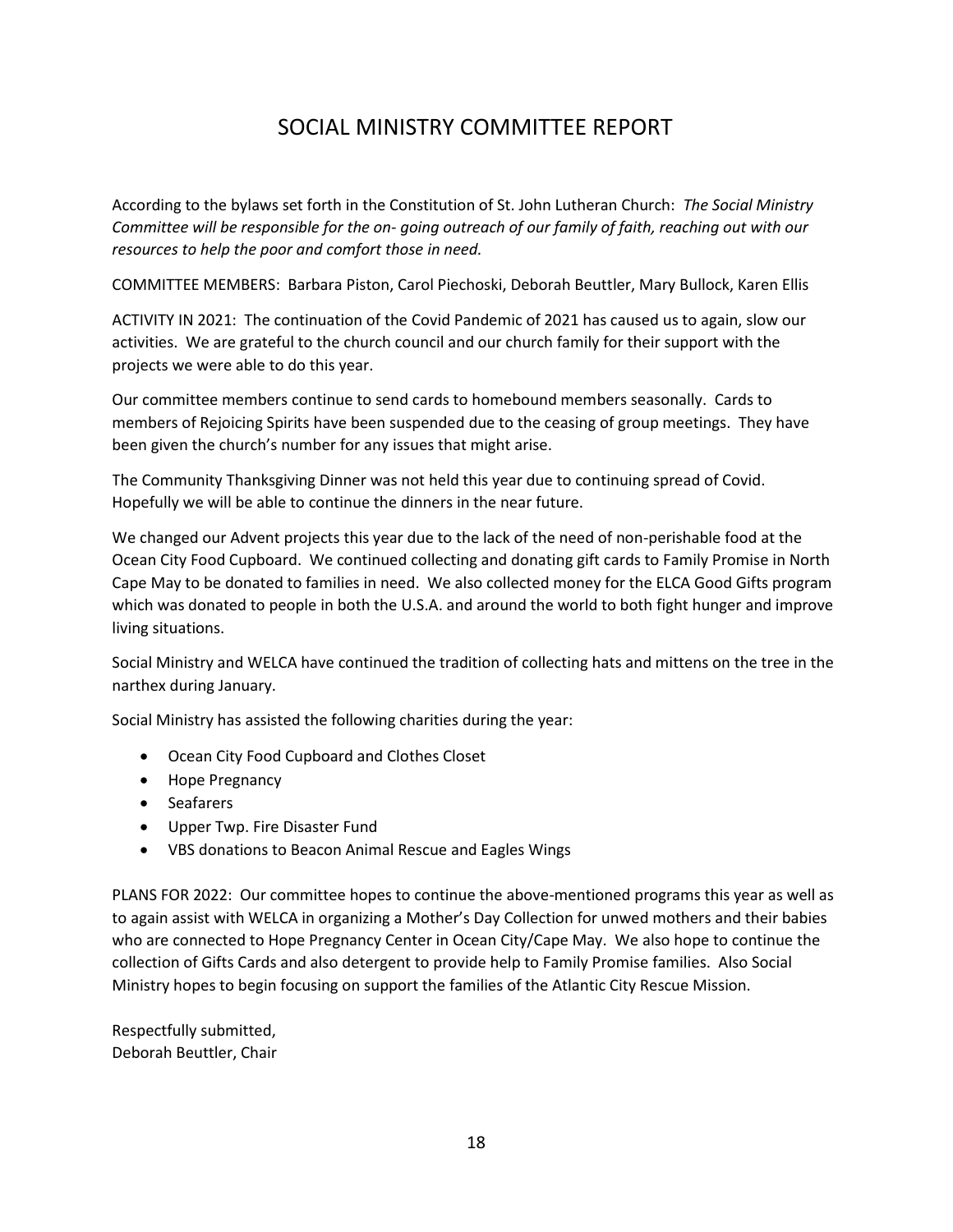### WORSHIP & MUSIC COMMITTEE REPORT

Worship is the center of who we are as children of God. Offerings of our prayer, praise, and thanksgiving are not static; they are ever-changing and evolving. This year worship began with masks and social distancing, no singing, and recorded choir anthems. We have now moved to masks being optional, singing hymns, and the choir being with us to help lead worship and sing an anthem each week in person. Thanks to Julia, our parish musician, we were also blessed with the bell choir for both Easter and Christmas.

Christmas Eve service was very special! We were able to sing Christmas carols including "Silent Night" by candlelight.

Each worship service, including Christmas Eve, is live-streamed on our website. A big thank you to Glen Stewart for handling the technical expertise to be sure the broadcast happens each week.

Our worship will continue to change. We pray that God will always be with us guiding and directing us as we plan and offer our praise to the Lord who is our King and Savior.

O, Come Let Us Worship!

Judith Bailey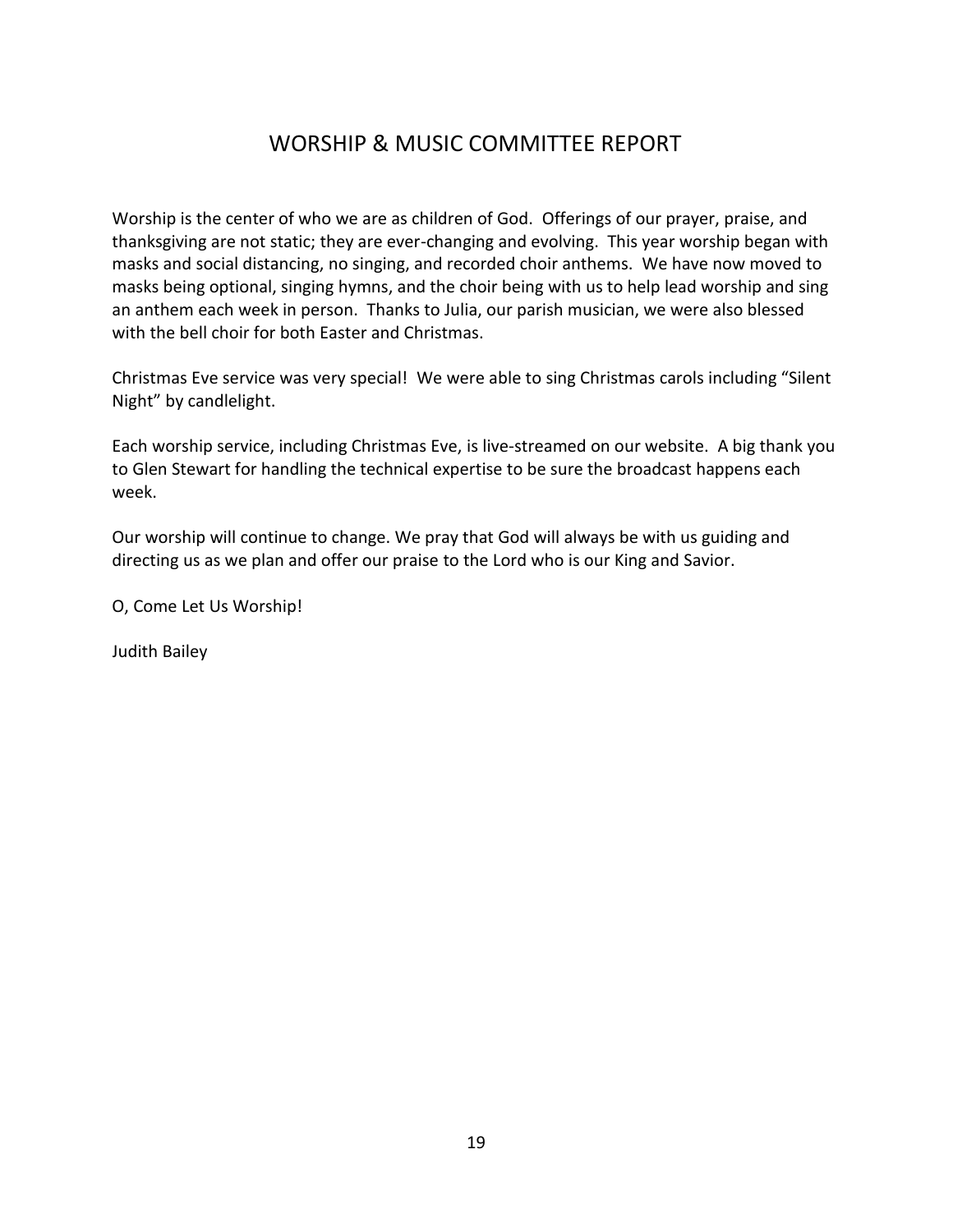# WOMEN OF THE EVANGELICAL LUTHERAN CHURCH IN AMERICA (WELCA) REPORT

### CHAIRPERSON AND LIAISON TO COUNCIL: Janice Mruz

TREASURER: Susy Wilkins

COMMITTEE MEMBERS: The Women of St. John Lutheran Church (and some really guys!)

MISSION STATEMENT: *"As a community of women created in the image of God called to discipleship Jesus Christ, and empowered by the Holy Spirit, we commit ourselves to grow in*  faith, affirm our gifts, support one another in our callings, engage in ministry and action and *promote healing and wholeness in the church society and the world."*

In spite of the Covid pandemic we managed to get some things done this year! With numbers still high, we cancelled our spring rummage sale. However, we did do our annual Mother's Day Donation Drive from Easter through May, filling a pack-n-play full of stuff and raising \$145 for the agency. We also hosted a Red Cross Blood Drive in May, collecting 23 units of blood. In August, the ladies volunteered with a very successful and joyful Vacation Bible School week, directed by Alissa Lee and our music director, Julia Henrich. In September we finally had a Rummage Sale! We received an incredible amount of stuff and it was quite exhausting, but we raised \$520 for each charity, UT Fire Victims Fund, ELCA Disaster Response and the Bishop's Challenge. Speaking of which, a couple of our ladies will be designing and making the quilt square for the NJ Synod Quilt display for June 2022. In November we collected our Thank Offering Jars, and they were full! So full we raised \$462 for the ELCA Global Women's Missions. We also managed to get some seafarer ditty bags off to NYC, along with collecting \$170.00 from our members for our long shore men. We partnered up with Social Ministry again supporting Family Promise and the ELCA Good Gifts Program. Our annual Cookie Walk took a different path this year. Due to Covid, we made 25 individual tins and gift bags of cookies for our St. John family, homebound members, staff and El Tabernacula. It was a winner and may just be the future of our "cookie walk."

Some comings and goings…..We welcome 2 new members, Robin Lewis and Carole Raymond to our group! Unfortunately, in March, we lost one of our very longtime active members Helen Longacre. She was one of the first ladies I met at my first Rummage Sale 40 years ago. In June, we hosted the memorial luncheon for the family of Fred Beuttler, one of our coolest honorary members. He has a very cool family too. It was an honor for us not only to do this, but to spend time with Fred's family friends too. Moving on, some of our very active members, Barb Ross, Sharon Fish and Maria Shumsky all relocated away from the area.

For 2022, we are looking forward to a Spring Rummage Sale, a May Blood Drive and a November Christmas Bazaar!

Respectfully submitted, Jan Mruz, Chair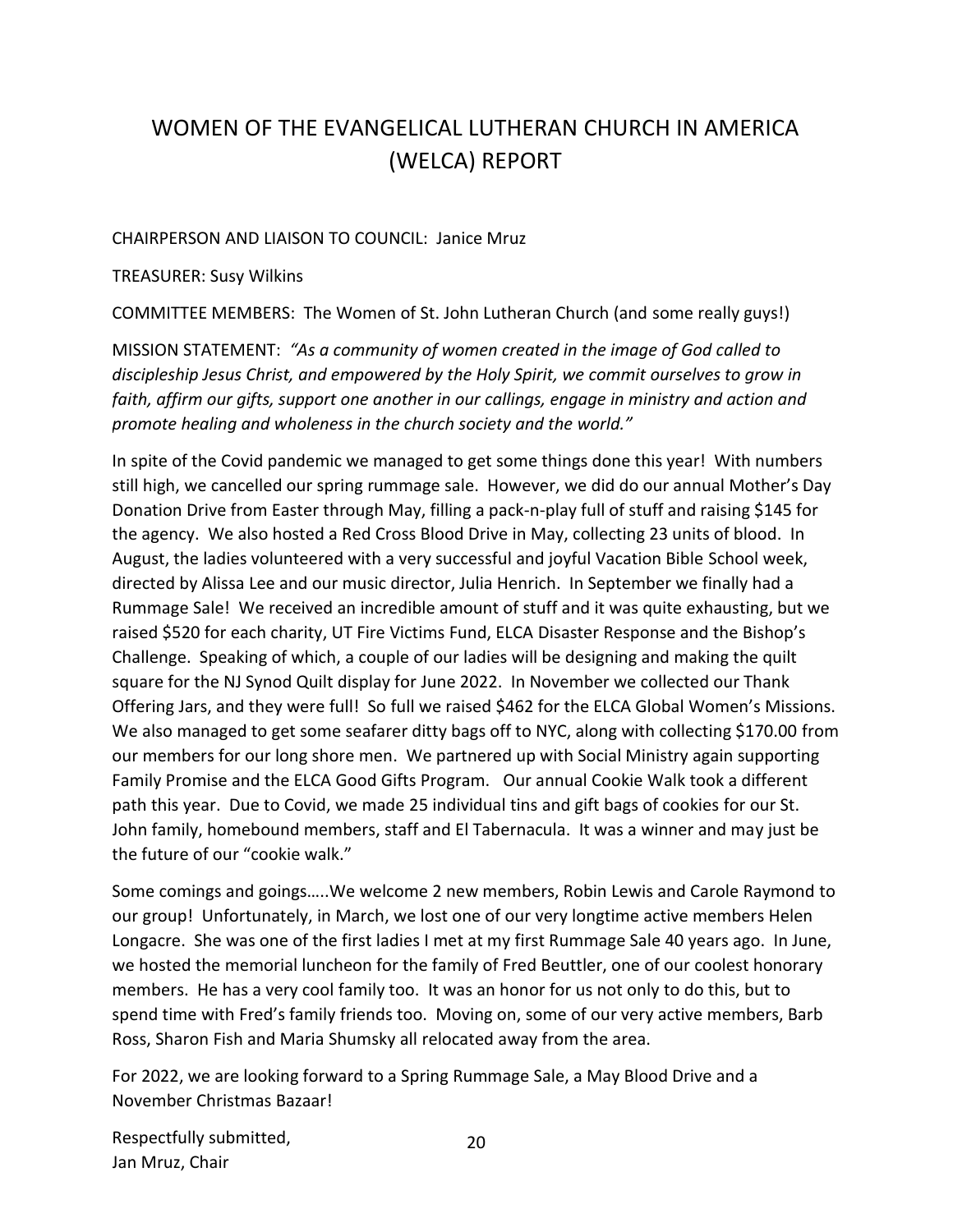|                                     | <b>INCOME</b>  |      | <b>DISBURSEMENTS</b> |
|-------------------------------------|----------------|------|----------------------|
| <b>Opening Balance</b>              | \$<br>3,014.26 |      |                      |
| Year End Interest                   | \$<br>0.33     |      |                      |
| St. John (Memory of Helen Longacre) |                | \$   | (50.00)              |
| St. John (Memory of Fred Beuttler)  |                | \$   | (50.00)              |
| Palms for Palm Sunday               |                | \$   | (27.20)              |
| Rummage Sale Proceeds               | \$<br>1,658.00 |      |                      |
| Lutheran Disaster Relief            |                | \$   | (520.00)             |
| NJ Synod                            |                | \$   | (520.00)             |
| <b>Fire Victims</b>                 |                | \$   | (520.00)             |
| Kitchen Fund                        |                | \$   | (100.00)             |
| <b>Thank Offering</b>               | \$<br>461.18   |      |                      |
| <b>ELCA Women's Mission</b>         |                | \$   | (462.00)             |
| Dues Collected                      | \$<br>21.00    |      |                      |
| Women of the ELCA Dues              |                | \$   | (21.00)              |
| <b>Cookie Tins for Christmas</b>    |                | \$   | (25.59)              |
| <b>TOTALS</b>                       | \$<br>5,154.77 | - \$ | (2, 295.79)          |
| <b>BALANCE AS OF 12/31/21</b>       | \$<br>2,858.98 |      |                      |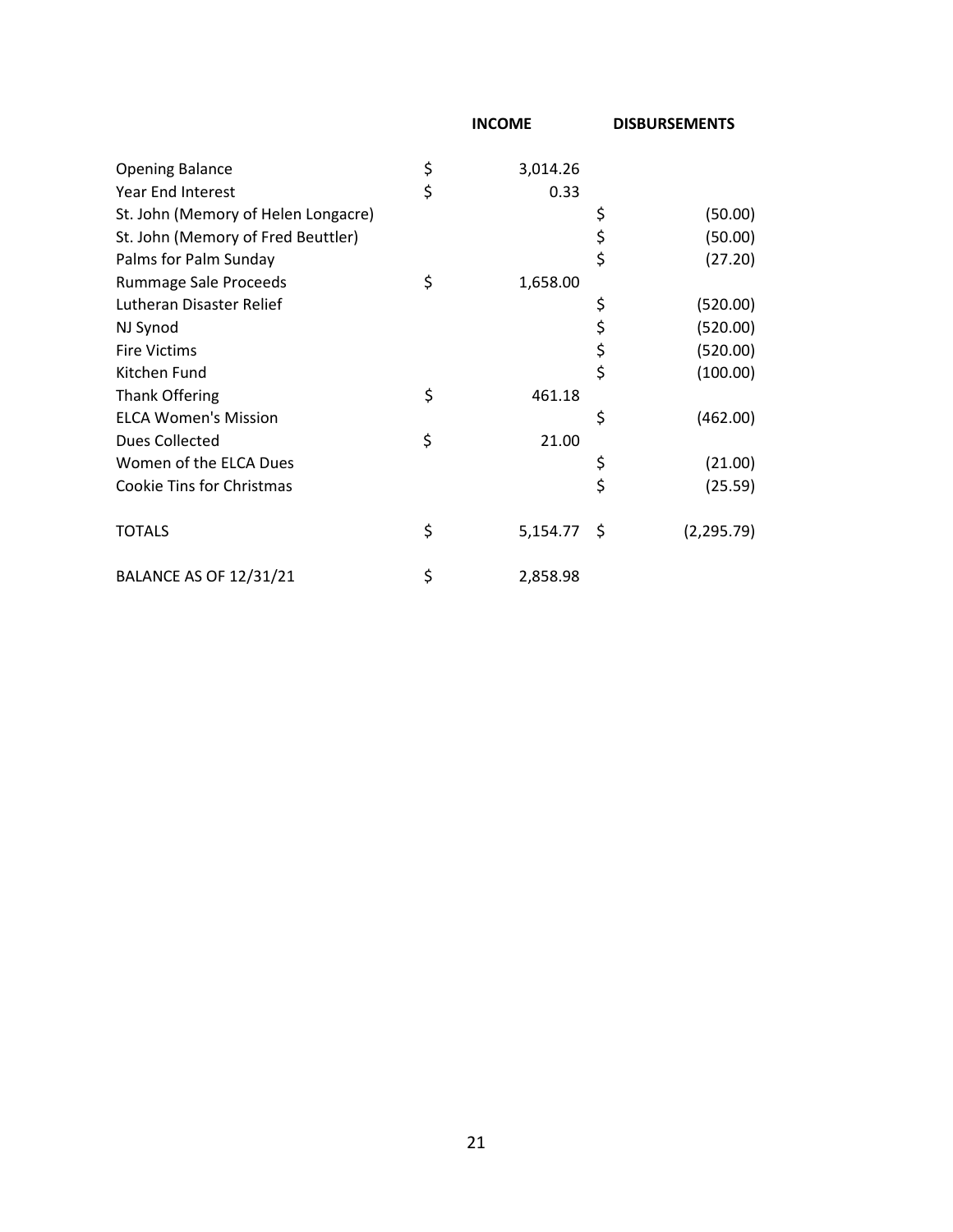### FELLOWSHIP COMMITTEE REPORT

CHAIRPERSON: Alissa Lee

LIAISON TO CONGREGATION COUNCIL: Alissa Lee

COMMITTEE MEMBERS: Judith Bailey, Rick Adamson, Janet Yunghans, Susy Wilkins, Deb Buettler, Mary Bullock, Carol Piechoski, Glen Stewart, and Alissa Lee.

COMMITTEE FUNCTION – MISSION STATEMENT: *To give the members and visitors of St. John an opportunity to socialize and discuss the Word of God over a cup of coffee and a delicious snack. Also, a treat that our youngest members look forward to each week.*

Unfortunately, due to the COVID pandemic, Fellowship had to stop in March of 2020 and remained paused during 2021. We look forward to providing Fellowship again when it is deemed safe to resume it.

Thank you to all the members of Fellowship who have and will provide much appreciated treats for our congregation to enjoy. New members are **ALWAYS** welcome to help us provide fellowship for our church family and visitors.

SUBMITTED BY: Alissa Lee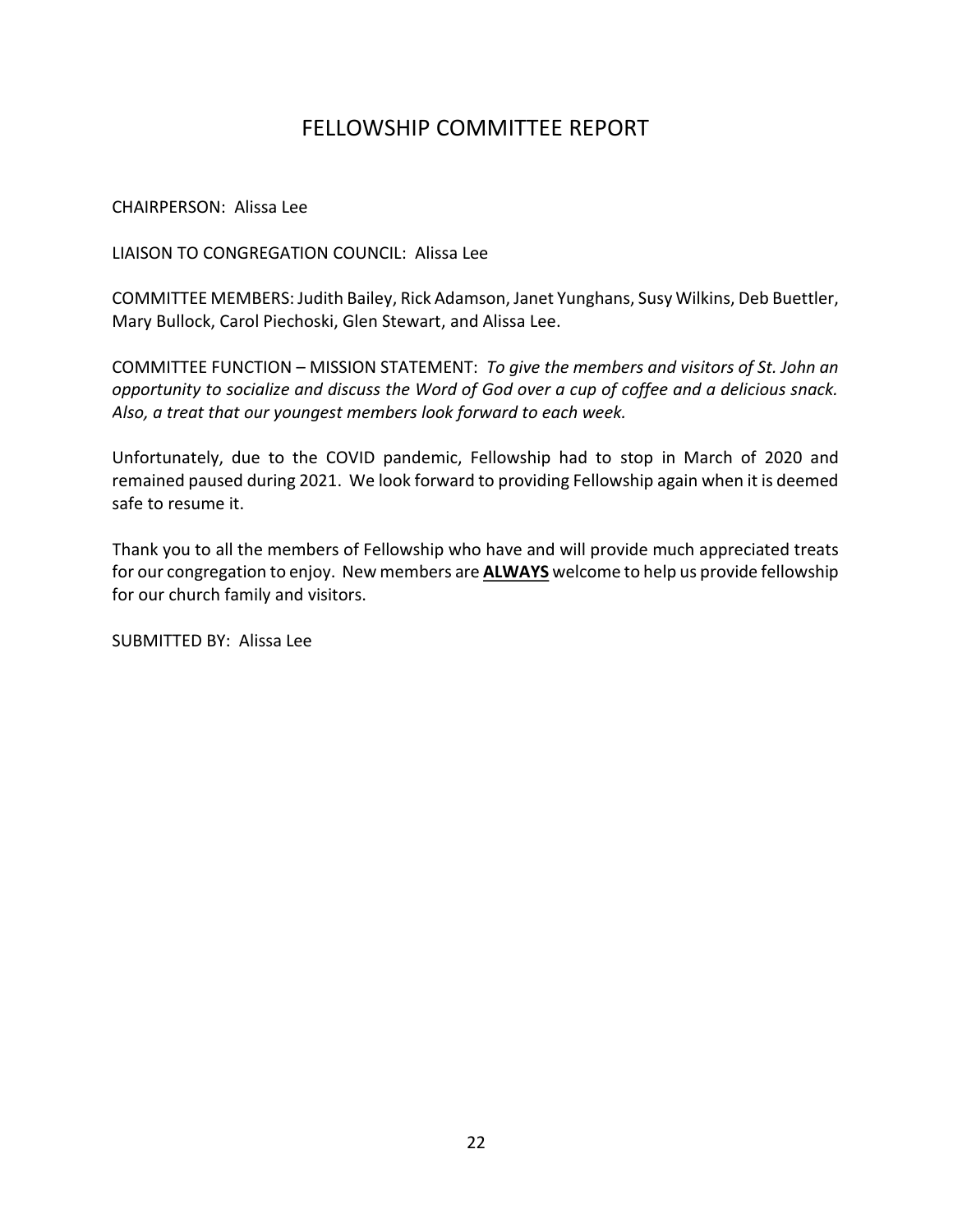# 2019 Year End Audit Report for

# St. John Lutheran Church, 1001 Central Ave., Ocean City, NJ 08226

Audit Committee: Judy Funk, Alissa Lee, Jan Mruz, Justin Odell, Burt Wilkins and Susy Wilkins. Also in attendance were Rick Adamson, financial Secretary, Maria Shumsky, Treasurer and Barbara Ross, Church Accountant.

We performed the audit as per the Financial Review Procedures. The following discrepancies were noted during the audit:

Of the 10 donor confirmation letters sent out, 8 were returned. One member noted that an EFT (Electronic Funds Transfer) contribution in the amount of \$100.00 made during the year was not noted on her statement.

- 1. Upon the review of cancelled checks, once check was found to have only one signature instead of the required two signatures.
- 2. One employee's W-4 form is missing. We are in the process of replacing this form
- 3. One variance was found on the recording of revenue. It was a \$5.00 difference.
- 4. We could not find documentation for disbursement of a Good Gift Offering.

None of these discrepancies were material in nature.

**Please note: The 2020 & 2021 Audit's should be completed this year. Since the audits require in-person participation, the 2020 audit was postponed due to covid.**

### RECORD MEMORIALS RECEIVED IN 2021

Memorials contributions made to St. John Lutheran Church during the year 2021 were received in memory of the following past members:

> Fred Beuttler Robert Garrett Helen Longacre Theodore Szigethy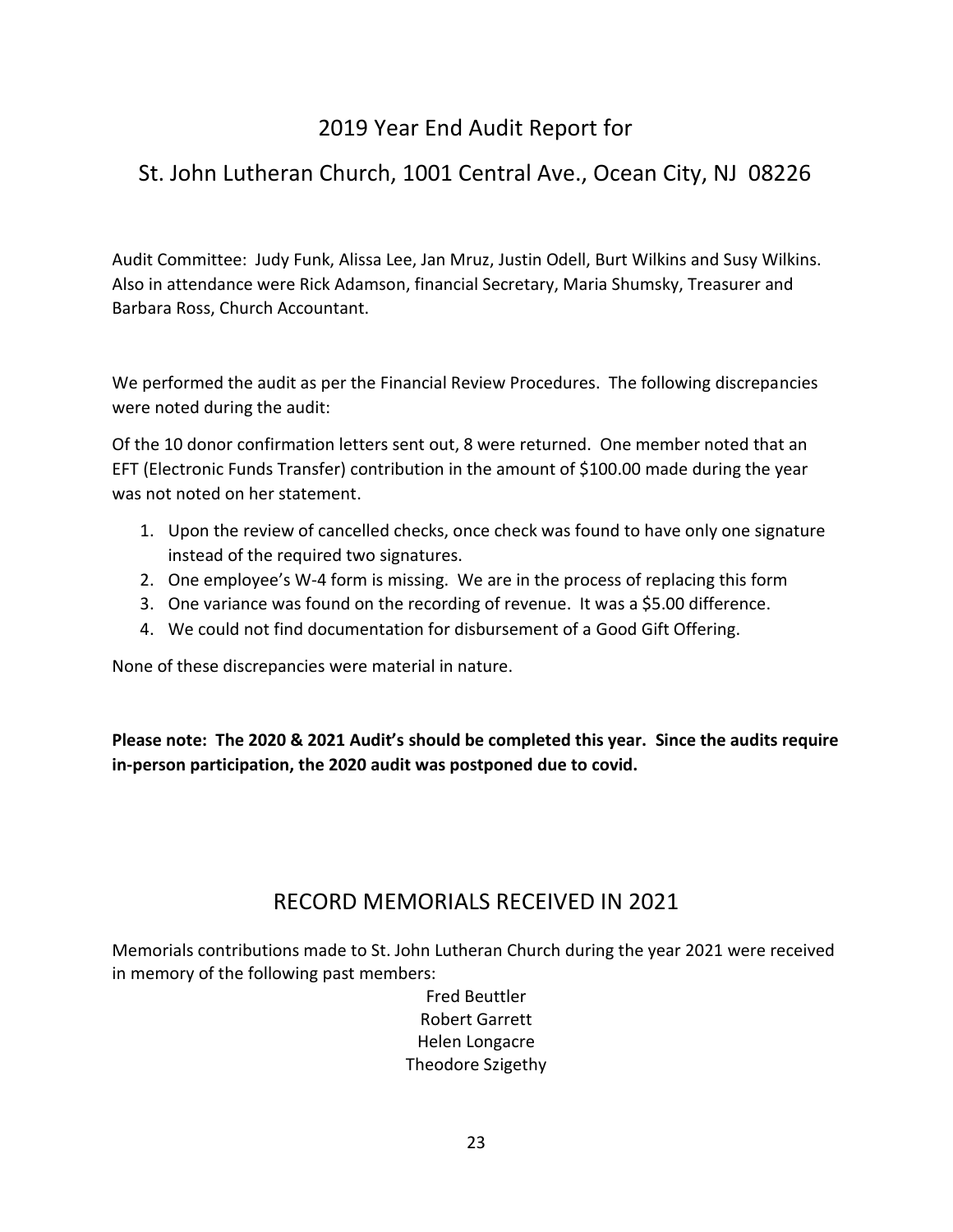### **DESCRIPTION OF DESIGNATED FUNDS**

#### **Deaney Memorial**

This memorial is to provide services for people who are disabled with special emphasis on the developmentally disabled.

### **Kyle-Breneiser Music Fund**

This fund is to provide music scholarships for members of St. John, as well as the enrichment of our music program.

### **McFaul Memorial**

This memorial is to provide a yearly pledge to St. John in the form of interest which it earns years. It is designated for operating funds.

#### **Parsonage Investment Fund**

This fund to provide the interest earned each year to pay for the Pastor's housing allowance.

#### **Payne Medical Emergency Fund**

This fund is to be utilized as an interest free loan for terminally ill patients, their care and medications. The loan is to be paid back out of the patient's insurance proceeds.

#### **Board Designated Fund**

This fund is to be utilized should the operating account for St. John fall below a level in which it cannot pay the bills to operating the church.

### **Capital Improvement Fund**

This fund is to be utilized to fund capital improvement projects for the building.

#### **Kitchen Fund**

This fund is to be utilized to pay for repairs, replacement of items or renovations of the kitchen.

#### **Lynn Ann Baker Fund**

This fund is to assist with the emergency medical expenses of children at St. John whose parents are having financial difficulty paying for said expenses.

#### **Pastoral Assistance Fund**

This fund is to be used for pastoral assistance.

### **Seminarian Fund**

This fund is to assist members of St. who enter seminarian school with their costs.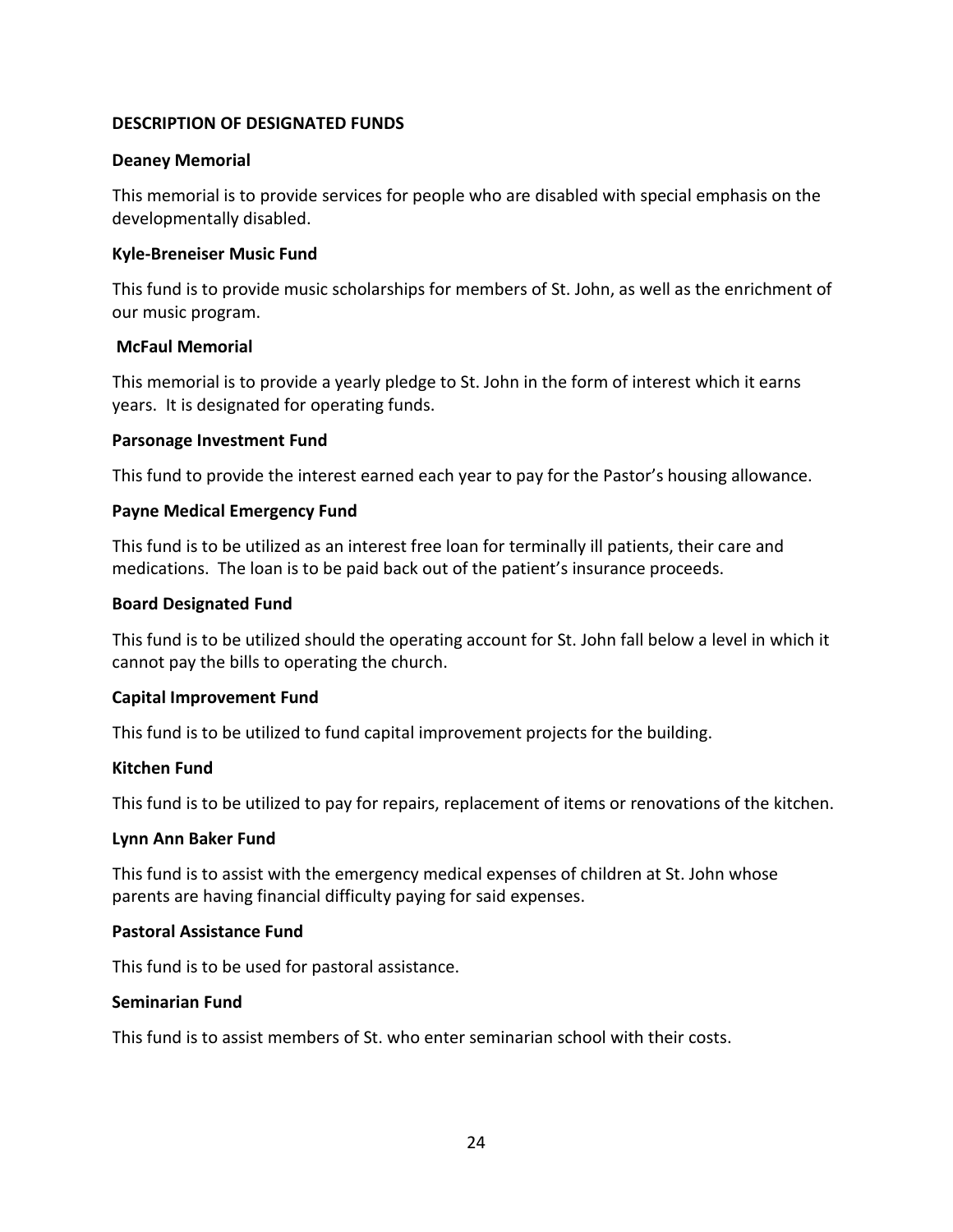|                              | 2021 ENDING |                |     | 2021 TOTAL    |              | 2020 ENDING  | 2020 TOTAL    |          |        |
|------------------------------|-------------|----------------|-----|---------------|--------------|--------------|---------------|----------|--------|
| <b>DESIGNATED FUNDS</b>      |             | <b>VALUE</b>   |     | <b>INCOME</b> |              | <b>VALUE</b> | <b>INCOME</b> |          |        |
|                              |             |                |     |               |              |              |               |          |        |
| Kyle-Breneiser Music Fund    | \$          | 78,209.95      | \$  | 3,978.86      | Ŝ.           | 75,173.07    | \$            | 2,953.88 |        |
| <b>McFaul Memorial</b>       | \$          | 22,126.94      | \$  | 1,082.41      | S            | 22,461.43    | \$            | 942.41 * |        |
| Payne Medical Emergency Fund | \$          | 3,294.13       | Ŝ.  | 259.08        | Ŝ            | 2,731.57     | -Ŝ            | 83.76    |        |
| Pasonage Investment Fund     | \$          | 21,734.37      | -S  | 1,922.10      | <sub>S</sub> | 1,789.96     | S             | 640.64   | $\ast$ |
| Deaney Memorial              | \$          | 16,044.69      | \$  | 1,457.47      | \$           | 13,016.28    | \$            | 524.66   |        |
| <b>UNRESTRICTED FUNDS</b>    |             |                |     |               |              |              |               |          |        |
| <b>Board Designated Fund</b> | \$          | $13,373.46$ \$ |     | 1.31          | - S          | 13,415.02    | -S            | 48.99    |        |
| Pastoral Assistance Fund     | \$          | 5,393.54       | -\$ | 420.28        | <sub>S</sub> | 4,454.44     | S             | 135.88   |        |
| <b>TOTALS</b>                | \$          | 160,177.08     | S   | 9,121.51      | Ś            | 133,041.77   | Ś             | 5,330.22 |        |

\*These totals represent a correction to the 2020 Annual Report.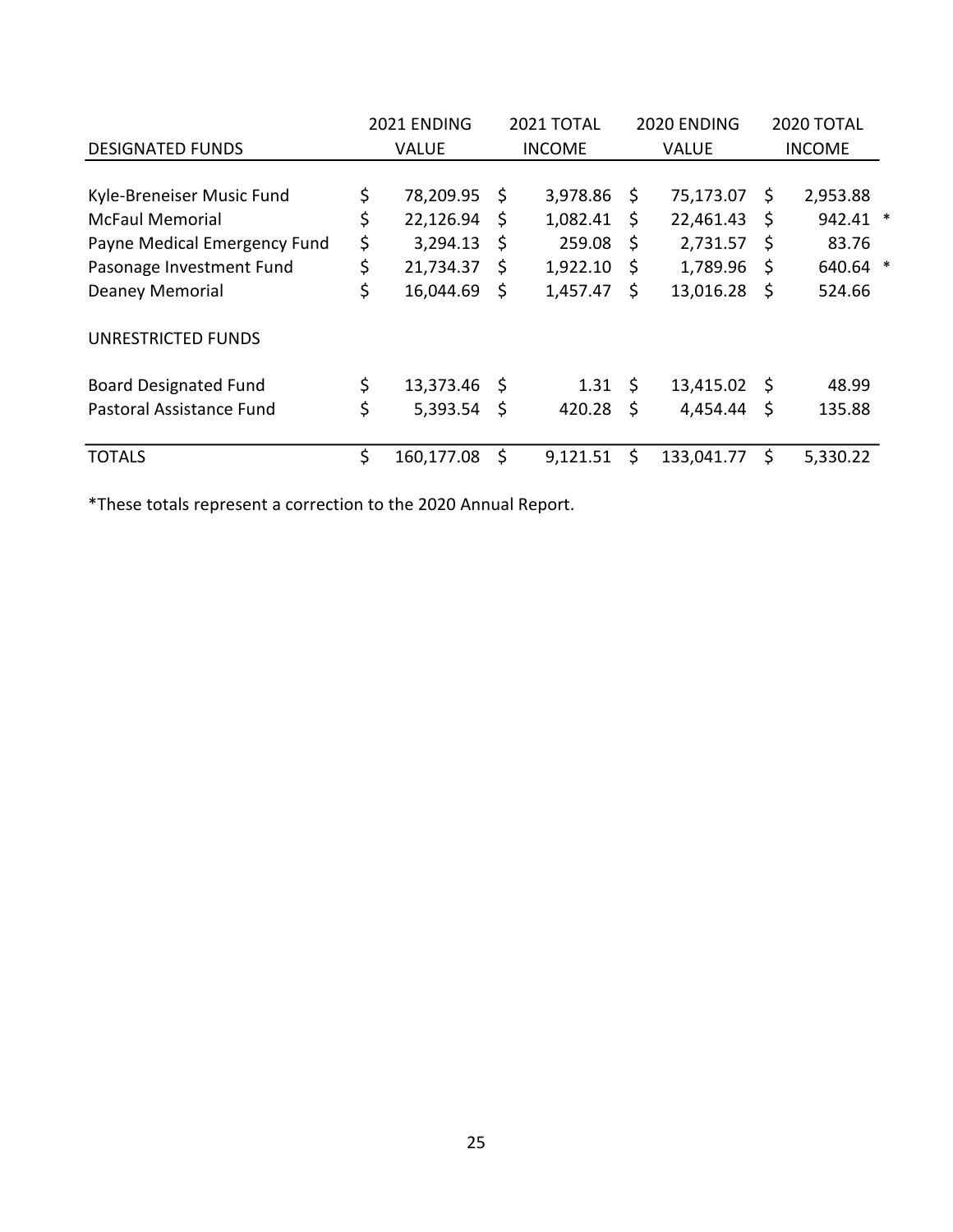|                               | <b>BALANCE</b>                 |                 |                    | <b>BALANCE</b>  |
|-------------------------------|--------------------------------|-----------------|--------------------|-----------------|
| <b>CATEGORY DESCRIPTION</b>   | 12/31/2020                     | <b>RECEIPTS</b> | <b>DISBURSED</b>   | 12/31/21        |
| <b>HVAC Capital Campaign</b>  | \$<br>41,637.09                |                 | \$<br>(39, 371.67) | \$<br>2,265.42  |
| Mission                       | \$                             | \$<br>300.00    | \$<br>(300.00)     | \$              |
| Capital Improvement           | \$<br>6,165.97                 | \$<br>7,178.00  | \$<br>(6,051.19)   | \$<br>7,292.78  |
| Roof                          | \$                             | \$<br>125.00    | \$                 | \$<br>125.00    |
| Kitchen Fund                  | \$<br>2,008.34                 | \$<br>100.00    | \$                 | \$<br>2,108.34  |
| Men's Prayer Group            | \$<br>114.27                   | \$              | \$                 | \$<br>114.27    |
| Music Account                 | \$<br>2,313.35                 | \$<br>1,476.94  | \$                 | \$<br>3,790.29  |
| <b>Rejoicing Spirits</b>      | \$<br>90.00                    | \$              | \$                 | \$<br>90.00     |
| Lynn Ann Baker Fund           | \$<br>693.00                   | \$              | \$                 | \$<br>693.00    |
| Seminarian Fund               | \$<br>1,830.66                 | \$              | \$                 | \$<br>1,830.66  |
| Sign                          | \$<br>732.00                   | \$              | \$<br>(275.00)     | \$<br>457.00    |
| <b>Thanksgiving Dinner</b>    | \$<br>193.88                   | \$              | \$                 | \$<br>193.88    |
| Parish Education              | \$<br>462.50                   | \$<br>20.00     | \$<br>(197.52)     | \$<br>284.98    |
| Youth                         | \$<br>5,110.94                 | \$              | \$                 | \$<br>5,110.94  |
| <b>Holiday Flowers</b>        | \$<br>55.00                    | \$              | \$                 | \$<br>55.00     |
| The Lutheran                  | \$<br>58.75                    | \$              | \$                 | \$<br>58.75     |
| Pastor's Discretionary Fund   | \$<br>45.00                    | \$              | \$                 | \$<br>45.00     |
| <b>Unrestricted Reserve</b>   | \$<br>10,474.62                | \$              | \$                 | \$<br>10,474.62 |
| <b>Packing Event</b>          | \$<br>205.00                   | \$              | \$                 | \$<br>205.00    |
| <b>Family Promise</b>         | \$                             | \$<br>300.00    | \$                 | \$<br>300.00    |
| Cedar Fund                    | \$                             | \$<br>1,120.00  | \$                 | \$<br>1,120.00  |
| <b>VBS Missions</b>           | \$<br>$\overline{\phantom{a}}$ | \$<br>897.25    | \$<br>(897.25)     | \$              |
| <b>Bishop's Challenge</b>     | \$                             | \$<br>750.00    | \$<br>(750.00)     | \$              |
| <b>Fire Recovery</b>          | \$                             | \$<br>3,450.00  | \$<br>(2,587.50)   | \$<br>862.50    |
| <b>Good Gifts</b>             | \$<br>250.00                   | \$<br>650.00    | \$<br>(280.00)     | \$<br>620.00    |
| <b>ELCA Disaster Relief</b>   | \$                             | \$<br>200.00    | \$<br>(200.00)     | \$              |
| Pastor's Gift                 | \$<br>130.00                   | \$<br>365.00    | \$<br>(130.00)     | \$<br>365.00    |
| Seafarers                     | \$                             | \$<br>170.00    | \$                 | \$<br>170.00    |
| <b>WELCA</b> (Hope Pregnancy) | \$                             | \$<br>145.00    | \$<br>(145.00)     | \$              |
| Other                         | \$                             | \$<br>6,218.00  | \$<br>(6,218.00)   | \$              |
| interest                      | 4.25                           | \$<br>3.85      |                    | \$<br>8.10      |
| <b>TOTAL</b>                  | \$<br>72,574.62                | \$<br>23,469.04 | \$<br>(57, 403.13) | \$<br>38,640.53 |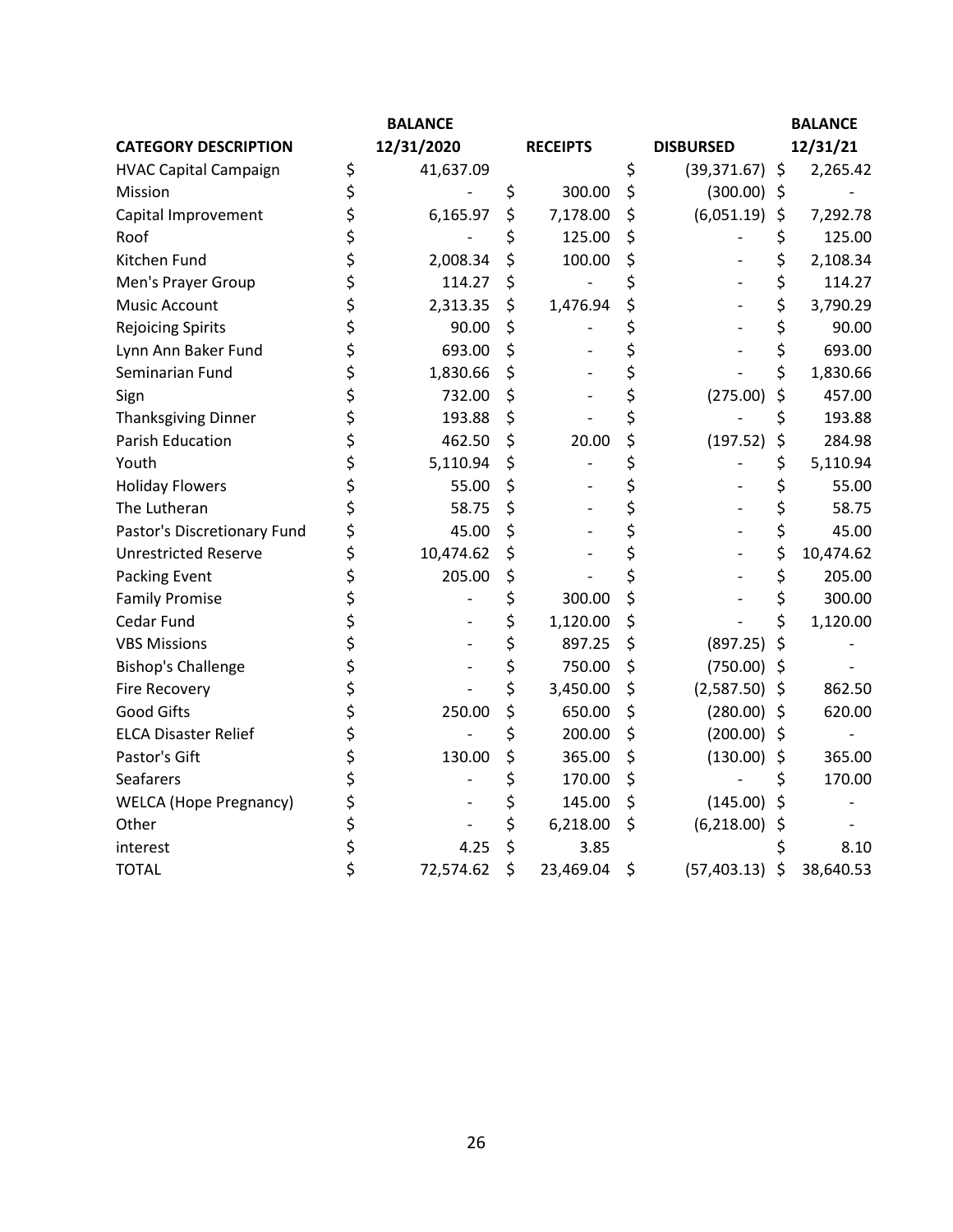### 2021 Operating Income

| <b>Special Envelopes</b>      | \$<br>3,279.00   |
|-------------------------------|------------------|
| Envelopes                     | \$<br>138,263.08 |
| Plate                         | \$<br>4,878.50   |
| Use of Facilities             | \$<br>3,040.00   |
| <b>Thrivent</b>               | \$<br>737.00     |
| Memorials                     | \$<br>4,792.41   |
| Amazon Smile                  | \$<br>40.46      |
| Other Income                  | \$<br>500.00     |
| <b>TOTAL Operating Income</b> | 155,530.45       |

\*Special Envelopes are all the non-weekly regular giving envelopes collectively for the year.

### **SUMMARY**

OPERATING ACCOUNT BANK ENDING BALANCE AS OF 12/31/2021:

|                                 | 122,210.96                        |
|---------------------------------|-----------------------------------|
|                                 |                                   |
| <b>OPERATING ACCOUNT:</b>       |                                   |
| 2021 Income<br>2021 Expendtures | \$<br>155,530.45<br>(110, 558.11) |
| <b>DIFFERENCE</b>               | 44,972.34                         |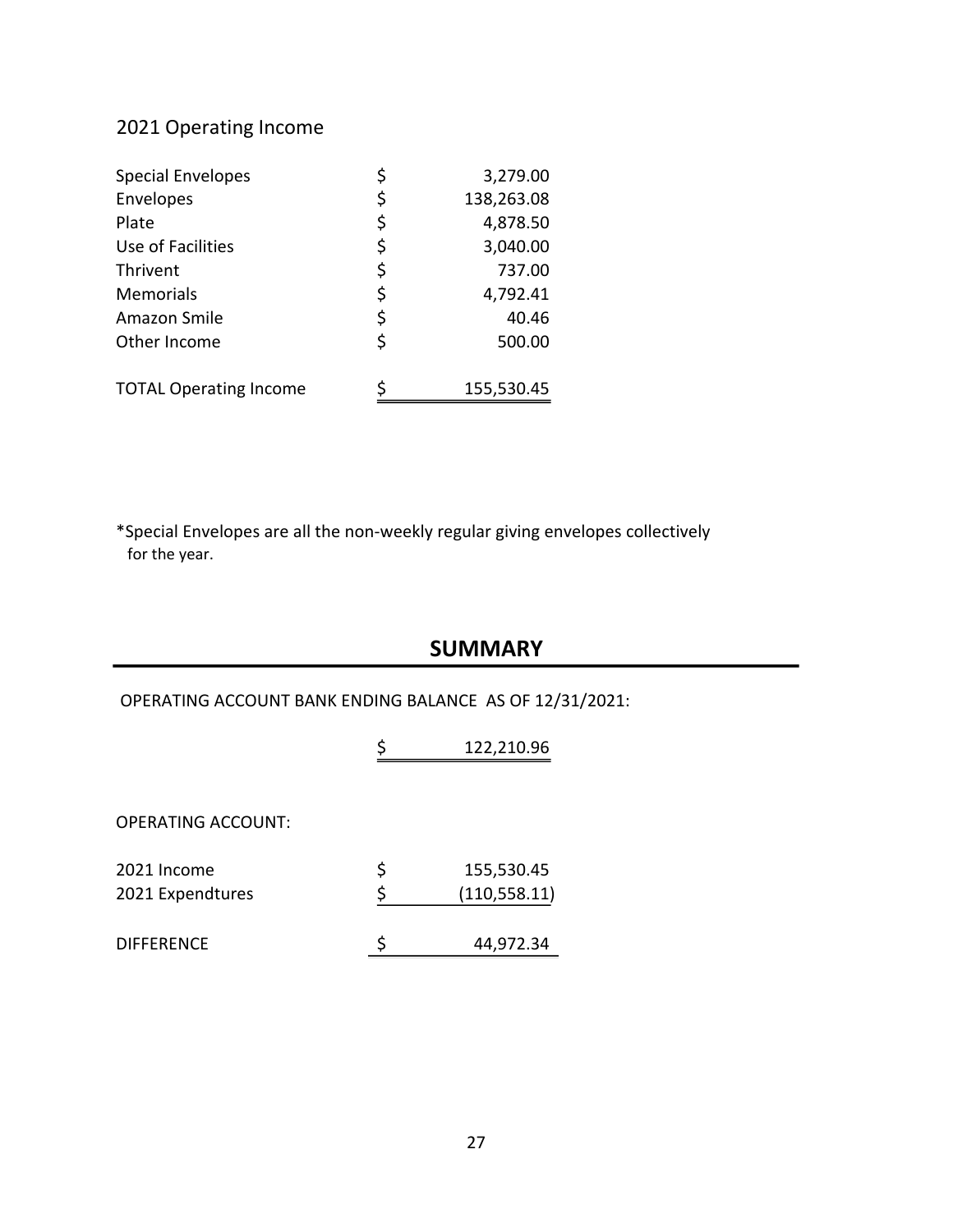|                                          | 2022 Proposed                  | 2022 Proposed         |               |               |                              |                       | 2021 Proposed |
|------------------------------------------|--------------------------------|-----------------------|---------------|---------------|------------------------------|-----------------------|---------------|
|                                          | <b>Budget with</b>             | <b>Budget with PT</b> |               |               |                              | <b>Budget with PT</b> |               |
| <b>OPERATING EXPENSES</b>                | <b>Interim Pastor</b>          |                       | <b>Pastor</b> | 2021 Expenses |                              | Pastor                |               |
|                                          |                                |                       |               |               |                              |                       |               |
| <b>Mission Support</b>                   | \$<br>10,350.00                | \$                    | 10,350.00     | \$            | 10,411.86                    | \$                    | 11,625.00     |
| <b>Bishop's Challenge</b>                |                                |                       |               | \$            | 375.00                       |                       |               |
| <b>Total Mission Support Expense</b>     |                                |                       |               | \$            | 10,786.86                    | \$                    | 11,625.00     |
|                                          |                                |                       |               |               |                              |                       |               |
| Administration                           |                                |                       |               |               |                              |                       |               |
| Internet & Bulletin Board                | \$<br>1,600.00                 | \$                    | 1,600.00      | \$            | 1,942.25                     | \$                    | 1,641.33      |
| <b>Office Supplies</b>                   | \$<br>750.00                   | \$                    | 750.00        | \$            | 96.85                        | \$                    | 1,000.00      |
| Postage                                  | \$<br>650.00                   | \$                    | 650.00        | \$            | 309.18                       | \$                    | 650.00        |
| Payroll Tax (FICA)                       | \$<br>960.00                   | \$                    | 960.00        | \$            |                              | \$                    | 960.00        |
| Secretary Salary                         | \$<br>8,320.00                 | \$                    | 12,480.00     | \$            |                              | \$                    | 12,480.00     |
| Telephone                                | \$<br>2,400.00                 | \$                    | 2,400.00      | \$            | 1,871.84                     | \$                    | 1,560.00      |
| Copier Monthly Service & Supplies        | \$<br>400.00                   | \$                    | 400.00        | \$            | 311.26                       | \$                    | 750.00        |
| <b>Conventions &amp; Meetings</b>        | \$<br>500.00                   | \$                    | 500.00        | \$            | 100.00                       | \$                    | 750.00        |
| <b>Other Expenses</b>                    | \$<br>500.00                   | \$                    | 500.00        | \$            | 329.25                       | \$                    | 400.00        |
| <b>Total Administration Expense</b>      | \$<br>16,080.00                | \$                    | 20,240.00     | \$            | 4,960.63                     | \$                    | 20,191.33     |
|                                          |                                |                       |               |               |                              |                       |               |
| Evangelism                               | \$<br>200.00                   | \$                    | 200.00        | \$            | $\qquad \qquad \blacksquare$ | \$                    | 200.00        |
|                                          |                                |                       |               |               |                              |                       |               |
| <b>Finance &amp; Acct System</b>         |                                |                       |               |               |                              |                       |               |
| Annual Report Certificate                | \$<br>85.00                    | \$                    | 85.00         | \$            | 30.50                        | \$                    | 90.00         |
| <b>Payroll Processing Fee</b>            | \$<br>480.00                   | \$                    | 480.00        | \$            | 495.00                       | \$                    | 600.00        |
| <b>Bank Fees/Pay Pal/Checks</b>          | \$<br>300.00                   | \$                    | 300.00        | \$            | 221.99                       | \$                    | 17.50         |
| Accounting/Bookkeeping Services          |                                |                       |               |               |                              | \$                    | 150.00        |
| Finance & Acct. Systems (Icon)           | \$<br>605.00                   | \$                    | 605.00        | \$            | 572.04                       | \$                    | 600.00        |
| <b>Total Finance</b>                     | \$<br>1,470.00                 | \$                    | 1,470.00      | \$            | 1,319.53                     | \$                    | 1,457.50      |
|                                          |                                |                       |               |               |                              |                       |               |
| Ministry                                 |                                |                       |               |               |                              |                       |               |
| <b>Books</b>                             | \$<br>-                        | \$                    | 150.00        | \$            | -                            | \$                    | 150.00        |
| Auto                                     | \$<br>$\overline{\phantom{a}}$ | \$                    | 4,400.00      | \$            | $\overline{\phantom{a}}$     | \$                    | 4,400.00      |
| Permanent Part-Time Pastor (total pkg.)  | \$                             | \$                    | 60,000.00     | \$            |                              | \$                    | 60,000.00     |
| <b>Interim Pastor Salary</b>             | \$<br>31,500.00                |                       |               | \$            | 30,200.00                    |                       |               |
| <b>Additional Sundays &amp; Services</b> | \$                             |                       |               | \$            | 200.00                       |                       |               |
| Mileage & Tolls                          | \$<br>3,000.00                 | \$                    | 400.00        | \$            | 2,603.05                     | \$                    | 400.00        |
| <b>Supply Pastors</b>                    | \$<br>800.00                   | \$                    | 900.00        | \$            |                              | \$                    | 900.00        |
| <b>Supply Mileage</b>                    | \$<br>250.00                   | \$                    |               | \$            |                              | \$                    |               |
| <b>Total for Ministry</b>                | \$<br>35,550.00                | \$                    | 65,850.00     | \$            | 33,003.05                    | \$                    | 65,850.00     |
|                                          |                                |                       |               |               |                              |                       |               |
| <b>Parish Education</b>                  |                                |                       |               |               |                              |                       |               |
| Vacation Bible School                    | \$<br>400.00                   | \$                    | 400.00        | \$            | 275.93                       | \$                    | 275.00        |
| Sunday School                            | \$<br>250.00                   | \$                    | 250.00        | \$            | 237.82                       | \$                    | 400.00        |
| <b>Adult Education</b>                   | \$<br>100.00                   | \$                    | 100.00        | \$            |                              | \$                    | 150.00        |
| Confirmation/Communion                   | \$<br>50.00                    | \$                    | 50.00         | \$            |                              | \$                    | 100.00        |
| <b>Total for Parish Education</b>        | \$<br>800.00                   | \$                    | 800.00        | \$            | 513.75                       | \$                    | 925.00        |